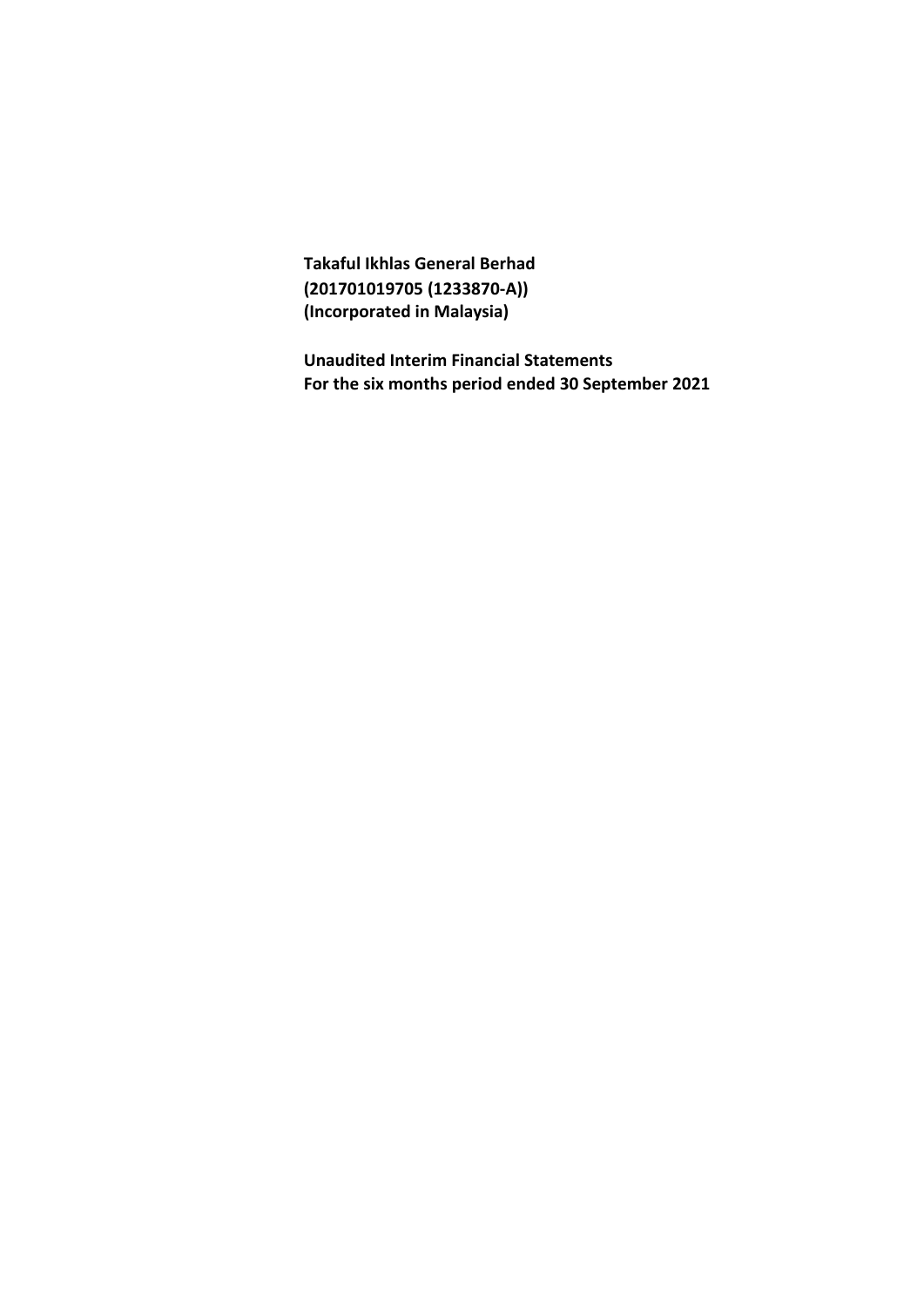# **Takaful Ikhlas General Berhad (Incorporated in Malaysia)**

| <b>Contents</b>                                     | Page     |
|-----------------------------------------------------|----------|
| Unaudited statements of comprehensive income        | $1 - 3$  |
| Unaudited statements of financial position          | 4        |
| Unaudited statements of changes in equity           | 5        |
| Unaudited statement of cash flows                   | $6 - 7$  |
| Notes to the unaudited interim financial statements | $8 - 30$ |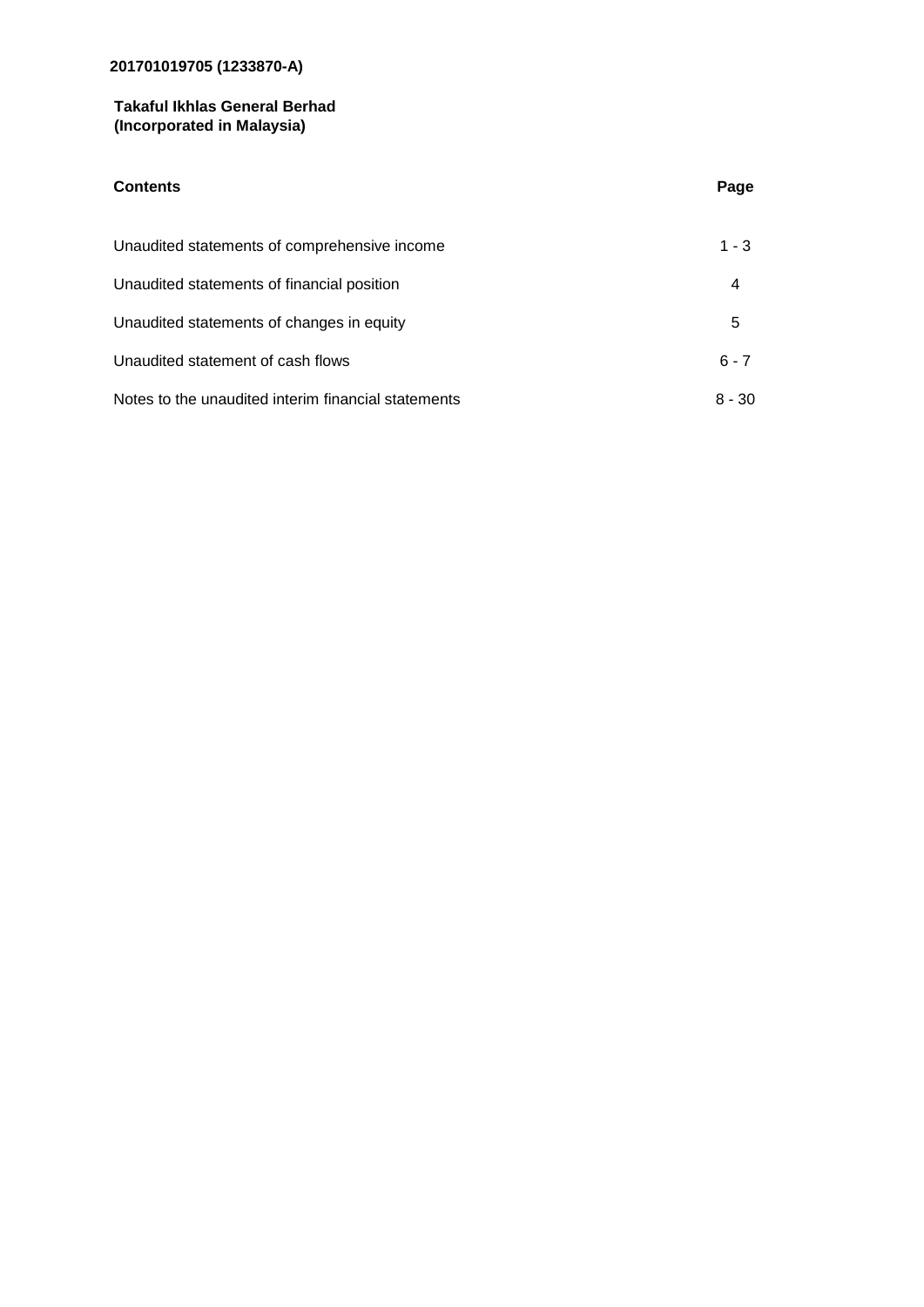# **Takaful Ikhlas General Berhad (Incorporated in Malaysia)**

**Unaudited statements of comprehensive income For the six months period ended 30 September 2021**

|                                                      |                                         | 1.4.2021<br>to<br>30.9.2021               |                           |                                         | 1.4.2020<br>to<br>30.9.2020               |                           |  |
|------------------------------------------------------|-----------------------------------------|-------------------------------------------|---------------------------|-----------------------------------------|-------------------------------------------|---------------------------|--|
|                                                      | Shareholder's<br>fund<br><b>RM '000</b> | General<br>takaful fund<br><b>RM '000</b> | Company<br><b>RM '000</b> | Shareholder's<br>fund<br><b>RM '000</b> | General<br>takaful fund<br><b>RM '000</b> | Company<br><b>RM '000</b> |  |
| Gross earned contributions                           |                                         | 218,425                                   | 218,425                   |                                         | 188,801                                   | 188,801                   |  |
| Earned contributions ceded to retakaful              |                                         | (79, 685)                                 | (79, 685)                 |                                         | (94, 806)                                 | (94, 806)                 |  |
| <b>Net earned contributions</b>                      |                                         | 138,740                                   | 138,740                   | $\overline{\phantom{0}}$                | 93,995                                    | 93,995                    |  |
| Investment income                                    | 3,900                                   | 7,831                                     | 11,731                    | 3,817                                   | 8,617                                     | 12,434                    |  |
| Realised gains                                       | 222                                     | 301                                       | 523                       | 567                                     | 562                                       | 1,129                     |  |
| Fair value gains/(losses)                            | 168                                     | 2,000                                     | 2,168                     | (11)                                    | (168)                                     | (179)                     |  |
| Fee and commission income                            | 74,287                                  | 15,946                                    | 15,946                    | 76,307                                  | 17,603                                    | 17,603                    |  |
| Other operating income                               | 99                                      | 4,489                                     | 4,588                     |                                         |                                           |                           |  |
| Other revenue                                        | 78,676                                  | 30,567                                    | 34,956                    | 80,680                                  | 26,614                                    | 30,987                    |  |
| Gross claims paid                                    |                                         | (87,067)                                  | (87,067)                  |                                         | (59, 250)                                 | (59, 250)                 |  |
| Claims ceded to retakaful                            |                                         | 44,524                                    | 44,524                    |                                         | 22,824                                    | 22,824                    |  |
| Gross change to certificate liabilities              |                                         | (43, 741)                                 | (43, 741)                 |                                         | 4,036                                     | 4,036                     |  |
| Change in certificate liabilities ceded to retakaful |                                         | 18,043                                    | 18,043                    |                                         | (19, 658)                                 | (19, 658)                 |  |
| <b>Net claims and benefits</b>                       |                                         | (68, 241)                                 | (68, 241)                 |                                         | (52,048)                                  | (52,048)                  |  |
| Fee and commission expenses                          | (24, 039)                               | (74, 287)                                 | (24, 039)                 | (23, 427)                               | (76, 307)                                 | (23, 427)                 |  |
| Management expenses                                  | (38, 667)                               |                                           | (38, 667)                 | (31, 834)                               |                                           | (31, 834)                 |  |
| Finance costs                                        | (68)                                    |                                           | (68)                      | (86)                                    |                                           | (86)                      |  |
| Other operating expenses                             |                                         |                                           |                           | (206)                                   | (3,258)                                   | (3, 464)                  |  |
| Change in expense liabilities                        | 1,796                                   |                                           | 1,796                     | (3,607)                                 |                                           | (3,607)                   |  |
| Tax borne by participants                            |                                         | (6, 793)                                  | (6, 793)                  |                                         | 1,082                                     | 1,082                     |  |
| <b>Other expenses</b>                                | (60, 978)                               | (81,080)                                  | (67, 771)                 | (59, 160)                               | (78, 483)                                 | (61, 336)                 |  |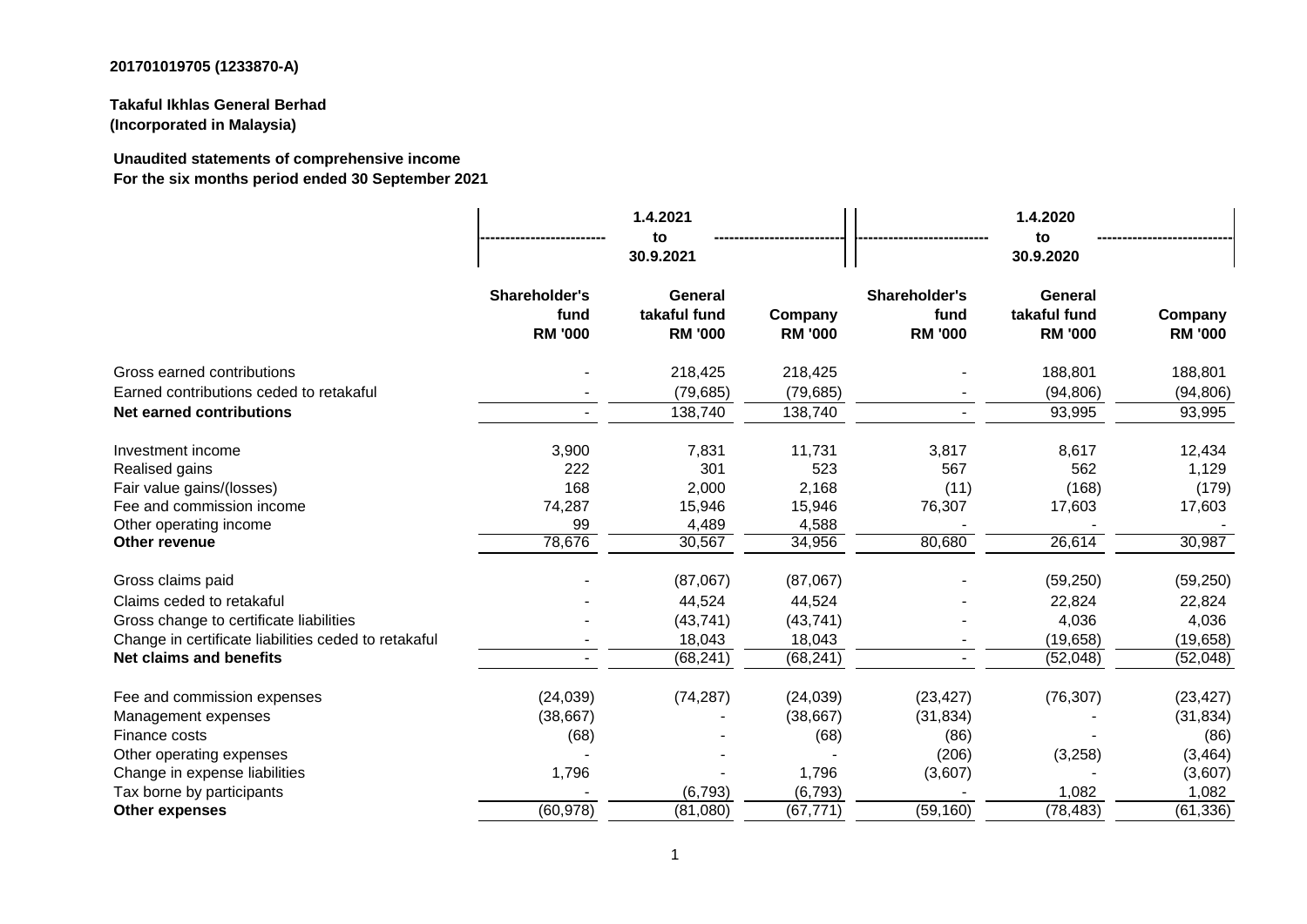**Takaful Ikhlas General Berhad (Incorporated in Malaysia)**

**Unaudited statements of comprehensive income (cont'd.) For the period ended 30 September 2021**

|                                                                                    |                                         | 1.4.2021<br>to<br>30.9.2021               |                            |                                         | 1.4.2020<br>to<br>30.9.2020                      | ---------------------       |
|------------------------------------------------------------------------------------|-----------------------------------------|-------------------------------------------|----------------------------|-----------------------------------------|--------------------------------------------------|-----------------------------|
|                                                                                    | Shareholder's<br>fund<br><b>RM '000</b> | General<br>takaful fund<br><b>RM '000</b> | Company<br><b>RM '000</b>  | Shareholder's<br>fund<br><b>RM '000</b> | <b>General</b><br>takaful fund<br><b>RM '000</b> | Company<br><b>RM '000</b>   |
| Operating profit/(loss) (cont'd.)                                                  | 17,698                                  | 19,986                                    | 37,684                     | 21,520                                  | (9,922)                                          | 11,598                      |
| (Surplus)/deficit attributable to participants<br>Profit before zakat and taxation | 17,698                                  | (19,986)                                  | (19,986)<br>17,698         | 21,520                                  | 9,922<br>۰                                       | 9,922<br>21,520             |
| Zakat<br>Taxation<br>Net profit for the period                                     | (327)<br>(4,602)<br>12,769              |                                           | (327)<br>(4,602)<br>12,769 | (402)<br>(5, 430)<br>15,688             |                                                  | (402)<br>(5, 430)<br>15,688 |
| Basic earnings per share (sen)                                                     |                                         |                                           | 5.6                        |                                         |                                                  | 6.8                         |

These unaudited financial statements should be read in conjunction with the audited financial statements for the financial year ended 31 March 2021. The accompanying explanatory notes form an integral part of these interim financial statements.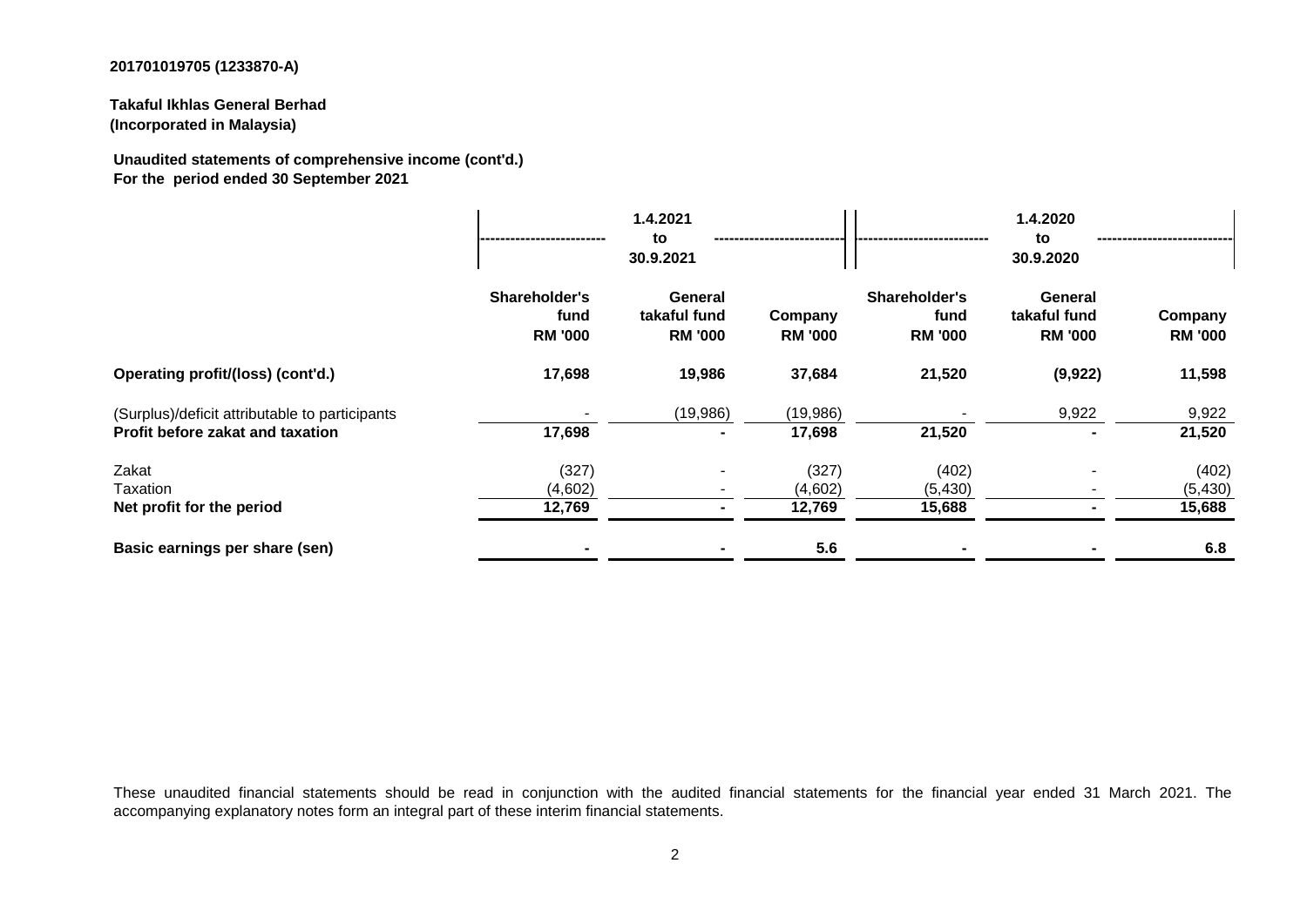**Takaful Ikhlas General Berhad (Incorporated in Malaysia)**

**Unaudited statements of comprehensive income (cont'd.) For the period ended 30 September 2021**

|                                                                                                                                                                            | Shareholder's          | General                        |                           |                                         |                                           |                           |
|----------------------------------------------------------------------------------------------------------------------------------------------------------------------------|------------------------|--------------------------------|---------------------------|-----------------------------------------|-------------------------------------------|---------------------------|
|                                                                                                                                                                            | fund<br><b>RM '000</b> | takaful fund<br><b>RM '000</b> | Company<br><b>RM '000</b> | Shareholder's<br>fund<br><b>RM '000</b> | General<br>takaful fund<br><b>RM '000</b> | Company<br><b>RM '000</b> |
| Net profit for the period                                                                                                                                                  | 12,769                 |                                | 12,769                    | 15,688                                  |                                           | 15,688                    |
| Other comprehensive income:                                                                                                                                                |                        |                                |                           |                                         |                                           |                           |
| Items that may be subsequently<br>reclassified to income statement:<br>Net (loss)/gains on financial assets at Fair Value<br>through Other Comprehensive Income ("FVOCI"): |                        |                                |                           |                                         |                                           |                           |
| - Fair value changes                                                                                                                                                       | (138)                  | (812)                          | (950)                     | 3,820                                   | 5,057                                     | 8,877                     |
| - Transferred to profit or loss upon disposal<br>Tax effects relating to components of other                                                                               |                        |                                |                           | (152)                                   | (478)                                     | (630)                     |
| comprehensive income                                                                                                                                                       | 44                     | 715                            | 759                       | (880)                                   | 1,588                                     | 708                       |
| Other comprehensive income attributable to                                                                                                                                 |                        |                                |                           |                                         |                                           |                           |
| participants                                                                                                                                                               |                        | 97                             | 97                        |                                         | (6, 167)                                  | (6, 167)                  |
| <b>Total comprehensive income</b><br>for the period                                                                                                                        | 12,675                 | $\sim$                         | 12,675                    | 18,476                                  | $\blacksquare$                            | 18,476                    |

These unaudited financial statements should be read in conjunction with the audited financial statements for the financial year ended 31 March 2021. The accompanying explanatory notes form an integral part of these interim financial statements.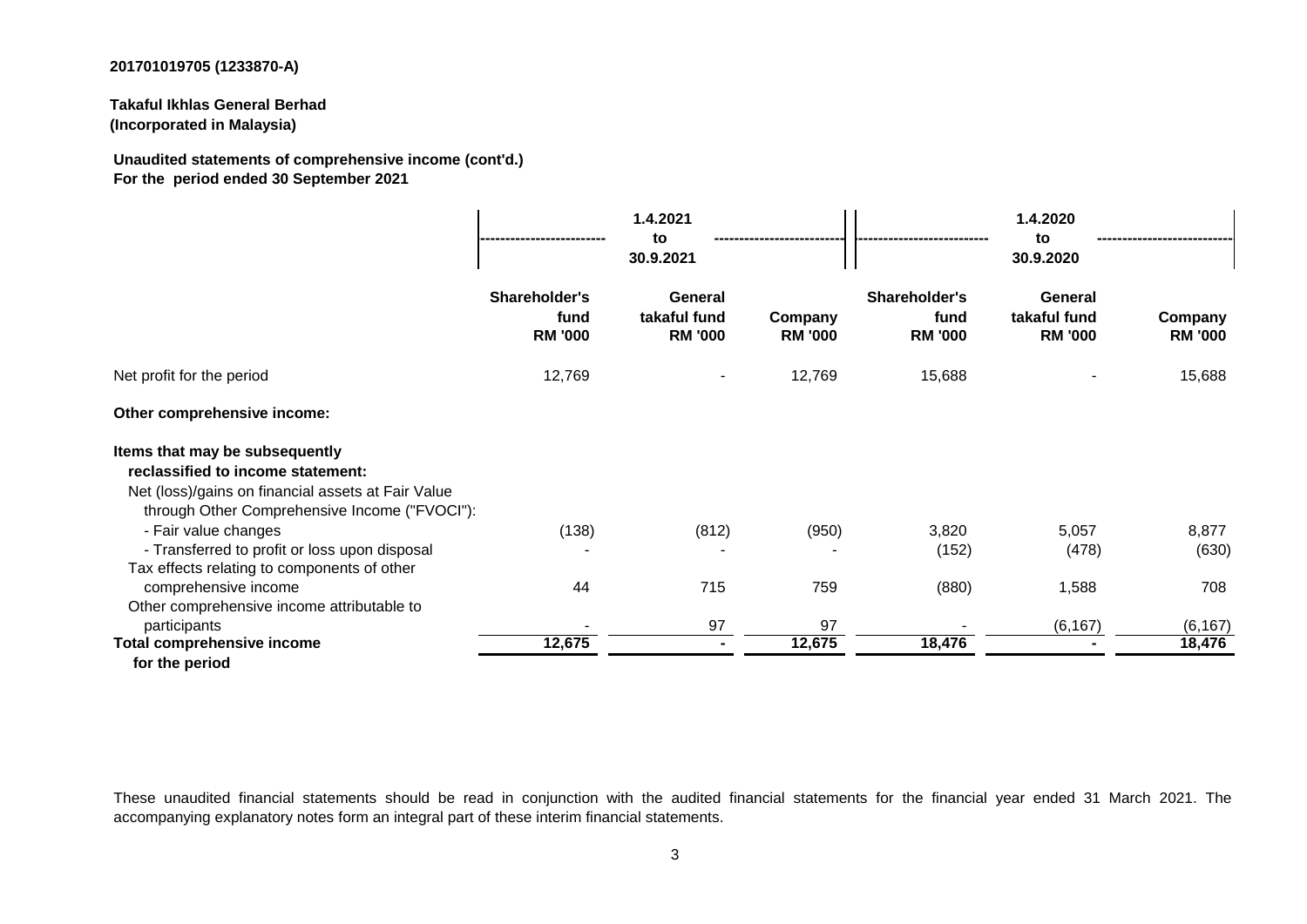#### **Unaudited statements of financial position**

 $\ddot{\phantom{a}}$ 

**As at 30 September 2021**

|                                                  |                                         | 30.09.2021                                |                           |                                         |                                           |                           |           | 31.03.2021 |  |  |  |
|--------------------------------------------------|-----------------------------------------|-------------------------------------------|---------------------------|-----------------------------------------|-------------------------------------------|---------------------------|-----------|------------|--|--|--|
| <b>Note</b>                                      | Shareholder's<br>fund<br><b>RM '000</b> | General<br>takaful fund<br><b>RM '000</b> | Company<br><b>RM '000</b> | Shareholder's<br>fund<br><b>RM '000</b> | General<br>takaful fund<br><b>RM '000</b> | Company<br><b>RM '000</b> |           |            |  |  |  |
| <b>Assets</b>                                    |                                         |                                           |                           |                                         |                                           |                           |           |            |  |  |  |
| Equipment                                        |                                         | 174                                       |                           | 174                                     | 207                                       |                           | 207       |            |  |  |  |
| Intangible assets                                |                                         | 9,103                                     |                           | 9,103                                   | 7,773                                     |                           | 7,773     |            |  |  |  |
| Right-of-use assets                              |                                         | 2,514                                     |                           | 2,514                                   | 2,559                                     |                           | 2,559     |            |  |  |  |
| Deferred tax assets                              |                                         | 11,427                                    | 5,240                     | 16,667                                  | 12,639                                    | 7,244                     | 19,883    |            |  |  |  |
| <b>Financial assets</b><br>Retakaful certificate | 10                                      | 306,209                                   | 610,522                   | 912,338                                 | 319,331                                   | 541,114                   | 842,256   |            |  |  |  |
| assets                                           | 12                                      |                                           | 213,746                   | 213,746                                 |                                           | 200,313                   | 200,313   |            |  |  |  |
| Takaful certificate                              |                                         |                                           |                           |                                         |                                           |                           |           |            |  |  |  |
| receivables                                      | 11                                      |                                           | 44,728                    | 44,728                                  |                                           | 75,211                    | 75,211    |            |  |  |  |
| Cash and bank                                    |                                         |                                           |                           |                                         |                                           |                           |           |            |  |  |  |
| balances                                         |                                         | 7,827                                     | 3,809                     | 11,636                                  | 1,464                                     | 8,173                     | 9,637     |            |  |  |  |
| <b>Total assets</b>                              |                                         | 337,254                                   | 878,045                   | 1,210,906                               | 343,973                                   | 832,055                   | 1,157,839 |            |  |  |  |
|                                                  |                                         |                                           |                           |                                         |                                           |                           |           |            |  |  |  |
| <b>Liabilities</b>                               |                                         |                                           |                           |                                         |                                           |                           |           |            |  |  |  |
| <b>Takaful certificate</b>                       |                                         |                                           |                           |                                         |                                           |                           |           |            |  |  |  |
| liabilities                                      | 12                                      |                                           | 577,476                   | 577,476                                 |                                           | 549,235                   | 549,235   |            |  |  |  |
| <b>Expense liabilities</b>                       | 13                                      | 44,392                                    |                           | 44,392                                  | 46,188                                    |                           | 46,188    |            |  |  |  |
| Takaful certificate                              |                                         |                                           |                           |                                         |                                           |                           |           |            |  |  |  |
| payables                                         | 15                                      |                                           | 51,438                    | 51,438                                  |                                           | 49,349                    | 49,349    |            |  |  |  |
| Lease liabilities                                |                                         | 2,601                                     |                           | 2,601                                   | 2,685                                     |                           | 2,685     |            |  |  |  |
| Zakat payable                                    |                                         | 1,256                                     |                           | 1,256                                   | 929                                       |                           | 929       |            |  |  |  |
| Tax payable                                      |                                         | 5,802                                     | 1,626                     | 7,428                                   | 5,708                                     | 61                        | 5,769     |            |  |  |  |
| Other payables                                   | 16                                      | 26,681                                    | 67,631                    | 89,919                                  | 23,617                                    | 73,425                    | 78,853    |            |  |  |  |
| <b>Total liabilities</b>                         |                                         | 80,732                                    | 698,171                   | 774,510                                 | 79,127                                    | 672,070                   | 733,008   |            |  |  |  |
| Participants' fund                               |                                         |                                           |                           |                                         |                                           |                           |           |            |  |  |  |
| General takaful fund                             | 16                                      |                                           | 179,874                   | 179,874                                 |                                           | 159,985                   | 159,985   |            |  |  |  |
| <b>Equity</b>                                    |                                         |                                           |                           |                                         |                                           |                           |           |            |  |  |  |
| Share capital                                    |                                         | 230,000                                   |                           | 230,000                                 | 230,000                                   |                           | 230,000   |            |  |  |  |
| Reserves                                         |                                         | 26,522                                    |                           | 26,522                                  | 34,846                                    |                           | 34,846    |            |  |  |  |
| <b>Total equity</b>                              |                                         | 256,522                                   | $\blacksquare$            | 256,522                                 | 264,846                                   | $\overline{\phantom{a}}$  | 264,846   |            |  |  |  |
|                                                  |                                         |                                           |                           |                                         |                                           |                           |           |            |  |  |  |
| <b>Total liabilities,</b>                        |                                         |                                           |                           |                                         |                                           |                           |           |            |  |  |  |
| participants' funds<br>and equity                |                                         | 337,254                                   | 878,045                   | 1,210,906                               | 343,973                                   | 832,055                   | 1,157,839 |            |  |  |  |
|                                                  |                                         |                                           |                           |                                         |                                           |                           |           |            |  |  |  |

These unaudited financial statements should be read in conjunction with the audited financial statements for the financial year ended 31 March 2021. The accompanying explanatory notes form an integral part of these interim financial statements.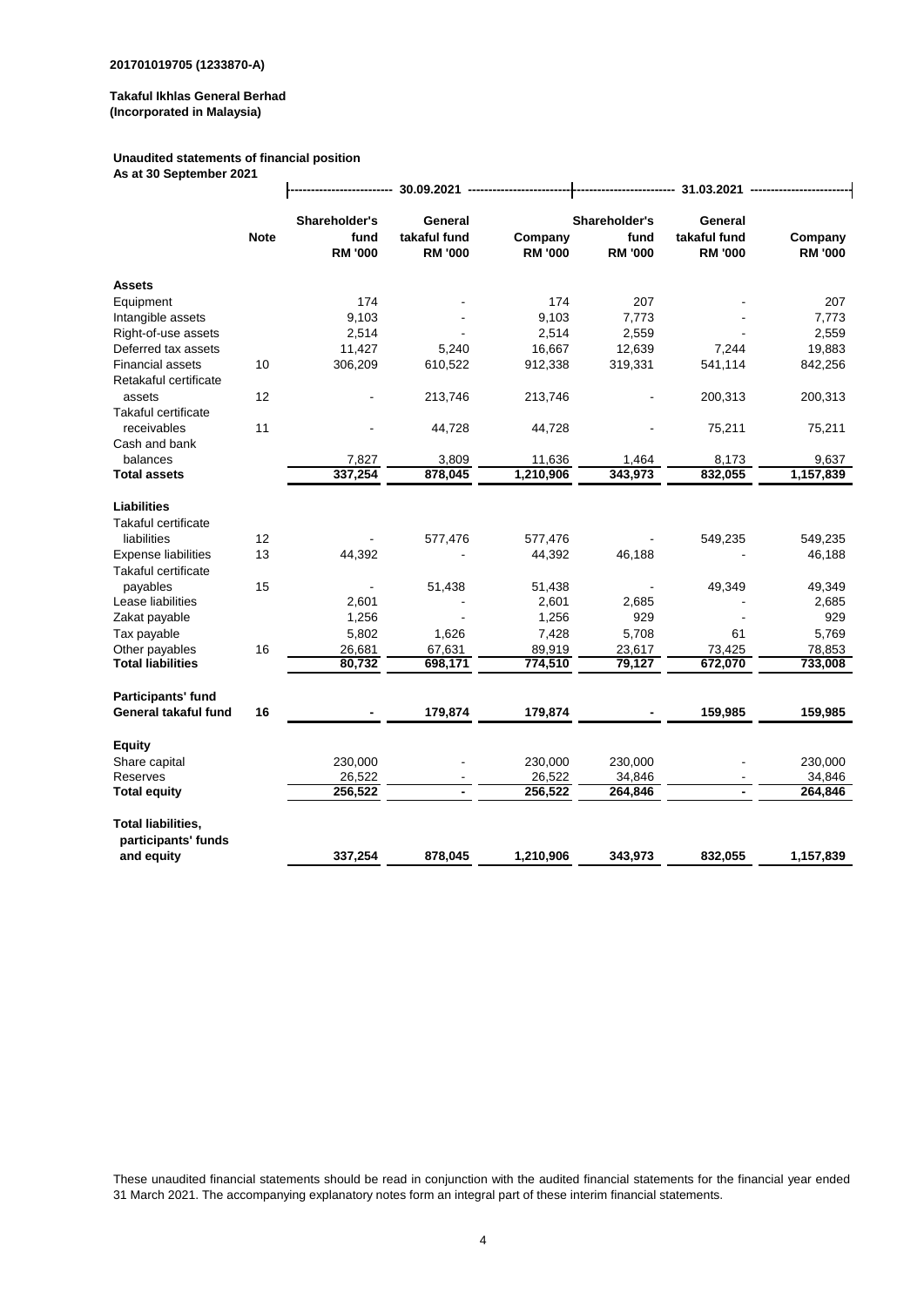**Takaful Ikhlas General Berhad (Incorporated in Malaysia)**

#### **Unaudited statements of changes in equity For the six months period ended 30 September 2021**

|                                           | <b>Non</b><br>distributable              |                                                            |                         |
|-------------------------------------------|------------------------------------------|------------------------------------------------------------|-------------------------|
| <b>Share</b><br>capital<br><b>RM '000</b> | fair value<br>reserves<br><b>RM '000</b> | <b>Distributable</b><br>retained profits<br><b>RM '000</b> | Total<br><b>RM '000</b> |
| 230,000                                   | 1,346                                    | 22,184                                                     | 253,530                 |
|                                           |                                          | 15,688                                                     | 15,688                  |
|                                           | 2,788                                    |                                                            | 2,788                   |
|                                           | 2,788                                    | 15,688                                                     | 18,476                  |
|                                           |                                          | (15,000)                                                   | (15,000)                |
| 230,000                                   | 4,134                                    | 22,872                                                     | 257,006                 |
| 230,000                                   | 234                                      | 34,612                                                     | 264,846                 |
|                                           |                                          | 12,769                                                     | 12,769                  |
|                                           | (94)                                     |                                                            | (94)                    |
|                                           | (94)                                     | 12,769                                                     | 12,675                  |
|                                           |                                          | (21,000)                                                   | (21,000)                |
| 230,000                                   | 140                                      | 26,381                                                     | 256,522                 |
|                                           |                                          |                                                            |                         |

These unaudited financial statements should be read in conjunction with the audited financial statements for the financial year ended 31 March 2021. The accompanying explanatory notes form an integral part of these interim financial statements.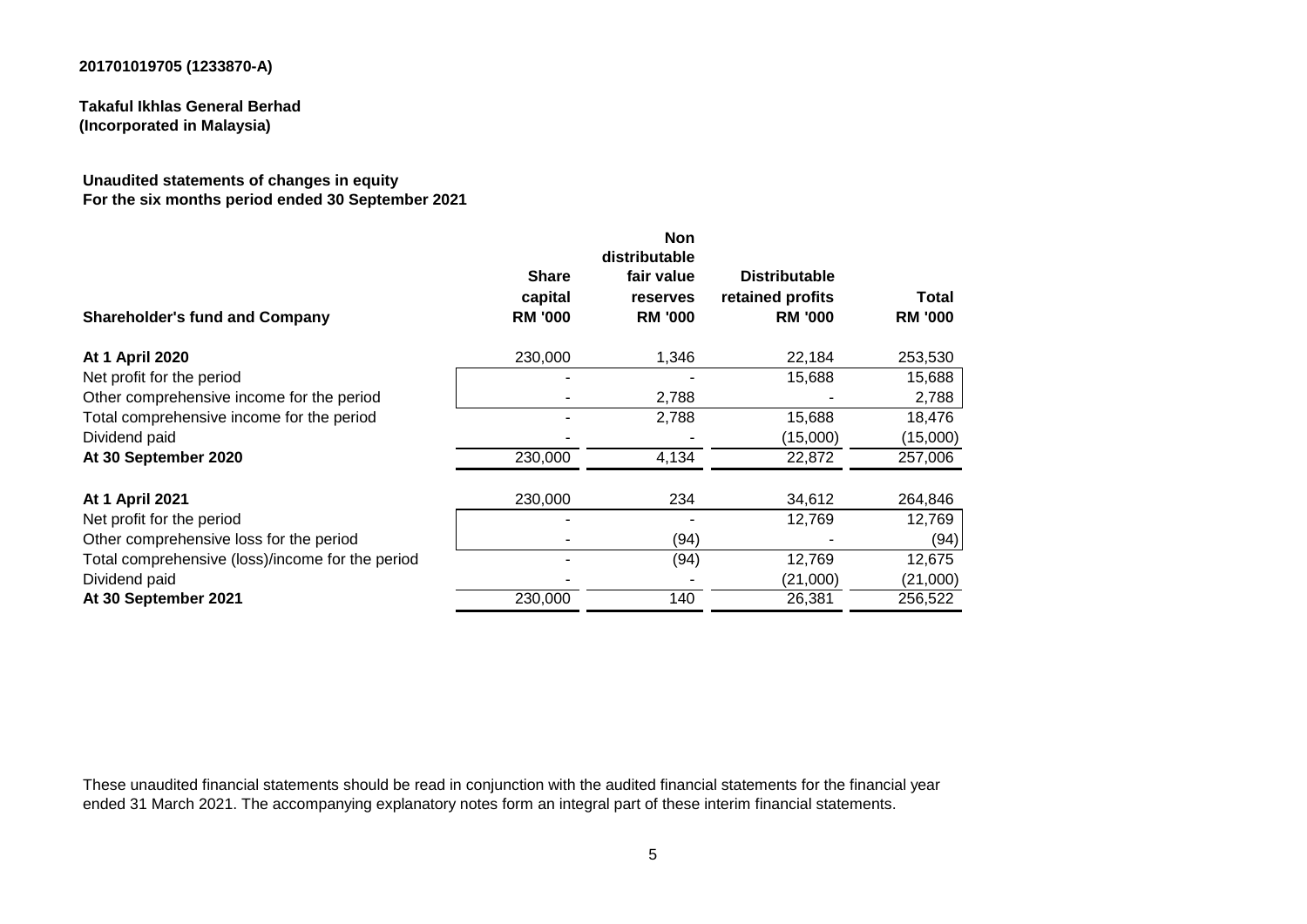# **Unaudited statement of cash flows For the six months period ended 30 September 2021**

|                                                                        | 1.4.2021                          | 1.4.2020                          |
|------------------------------------------------------------------------|-----------------------------------|-----------------------------------|
|                                                                        | to<br>30.9.2021<br><b>RM '000</b> | to<br>30.9.2020<br><b>RM '000</b> |
| Cash flows from operating activities                                   |                                   |                                   |
| Profit before zakat and taxation                                       | 17,698                            | 21,520                            |
| Adjustments for:                                                       |                                   |                                   |
| Depreciation of equipment                                              | 33                                | 32                                |
| Depreciation of right-of-use assets                                    | 1,101                             | 1,115                             |
| Finance costs on lease liabilities                                     | 68                                | 86                                |
| Amortisation of intangible assets                                      | 496                               | 53                                |
| Net amortisation of premiums                                           | 639                               | 809                               |
| Profit income                                                          | (11,560)                          | (12, 773)                         |
| Dividend income                                                        | (834)                             | (485)                             |
| Fair value adjustments of financial assets at fair value               |                                   |                                   |
| through profit or loss ("FVTPL")                                       | (2, 168)                          | 179                               |
| (Writeback of impairment)/impairment loss of financial assets at FVOCI | (62)                              | 19                                |
| Realised gain on disposal of investments                               | (523)                             | (1, 129)                          |
| (Writeback of)/allowance for impairment of takaful                     |                                   |                                   |
| certificate receivables                                                | (4, 339)                          | 3,509                             |
| Surplus/(deficit) transferred to general takaful fund                  | 19,986                            | (9,922)                           |
| Operating cash flows before working capital changes                    | 20,534                            | 3,014                             |
| Changes in working capital:                                            |                                   |                                   |
| Net purchase of financial assets                                       | (17, 341)                         | (66, 124)                         |
| Increase in placement of Islamic                                       |                                   |                                   |
| investment accounts                                                    | (44, 364)                         | (15, 917)                         |
| Decrease in staff financing                                            | 85                                | 160                               |
| (Increase)/decrease in retakaful certificate assets                    | (13, 433)                         | 17,895                            |
| Decrease/(increase) in takaful certificate receivables                 | 34,822                            | (5,644)                           |
| Decrease/(increase) in other receivables and deposits                  | 2,935                             | (7,940)                           |
| (Increase)/decrease fair value reserves                                | (94)                              | 2,788                             |
| Net change in balance with related companies                           | (7, 401)                          | 4,625                             |
| Increase in gross claims liabilities                                   | 43,741                            | 20,808                            |
| (Decrease)/increase in gross contribution liabilities                  | (15,500)                          | 15,381                            |
| (Decrease)/increase in expense liabilities                             | (1,796)                           | 3,607                             |
| Increase in takaful certificate payables (and                          |                                   |                                   |
| due to agents, retakaful and brokers)                                  | 2,089                             | 10,190                            |
| Increase in zakat, tax and other payables                              | 16,517                            | 22,327                            |
| Operating cash flows after working capital changes                     | 20,793                            | 5,170                             |
|                                                                        |                                   |                                   |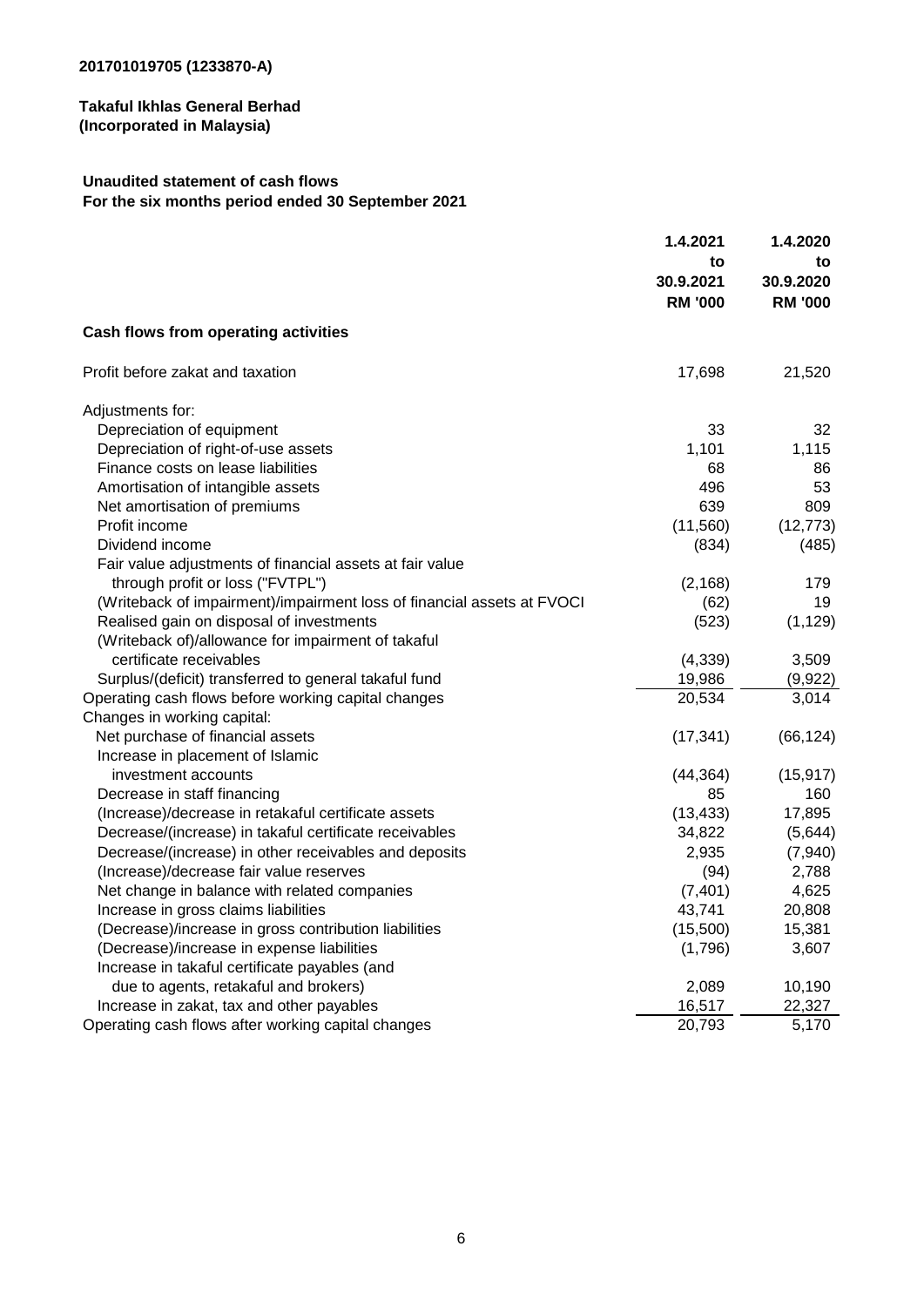# **Unaudited statement of cash flows (cont'd.) For the six months period ended 30 September 2021**

|                                                                   | 1.4.2021<br>to<br>30.9.2021<br><b>RM '000</b> | 1.4.2020<br>to<br>30.9.2020<br><b>RM '000</b> |
|-------------------------------------------------------------------|-----------------------------------------------|-----------------------------------------------|
| Cash flows from operating activities (cont'd.)                    |                                               |                                               |
| Operating cash flows after working capital changes (cont'd.)      | 20,793                                        | 5,170                                         |
| Profit income received                                            | 11,361                                        | 12,244                                        |
| Finance cost paid on lease liabilities                            | (68)                                          | (86)                                          |
| Dividend income received                                          | 1,025                                         | 845                                           |
| Surplus paid to participants                                      | (688)                                         | (378)                                         |
| Income tax paid                                                   | (6, 458)                                      | (14, 803)                                     |
| Zakat paid                                                        |                                               | (103)                                         |
| Net cash generated from operating activities                      | 25,965                                        | 2,888                                         |
| Cash flows from investing activities                              |                                               |                                               |
| Purchase of equipment                                             |                                               | (13)                                          |
| Purchase of intangible assets                                     | (1,826)                                       | (5, 473)                                      |
| Payment of principal portion of lease liabilities                 | (1, 140)                                      | (1, 121)                                      |
| Net cash used in investing activities                             | (2,966)                                       | (6,607)                                       |
| Cash flows from financing activity                                |                                               |                                               |
| Dividend paid                                                     | (21,000)                                      | (15,000)                                      |
| Net cash used in financing activities                             | (21,000)                                      | (15,000)                                      |
| Net increase/(decrease) in cash and cash equivalents              | 1,999                                         | (18, 719)                                     |
| Cash and cash equivalents at beginning of period                  | 9,637                                         | 37,117                                        |
| Cash and cash equivalents at end of period                        | 11,636                                        | 18,398                                        |
|                                                                   |                                               |                                               |
| Cash and cash equivalents comprise:<br>Cash and bank balances of: |                                               |                                               |
|                                                                   |                                               |                                               |
| Shareholder's fund                                                | 7,827                                         | 12,535                                        |
| General takaful fund                                              | 3,809<br>11,636                               | 5,863                                         |
|                                                                   |                                               | 18,398                                        |

These unaudited financial statements should be read in conjunction with the audited financial statements for the financial year ended 31 March 2021. The accompanying explanatory notes form an integral part of these interim financial statements.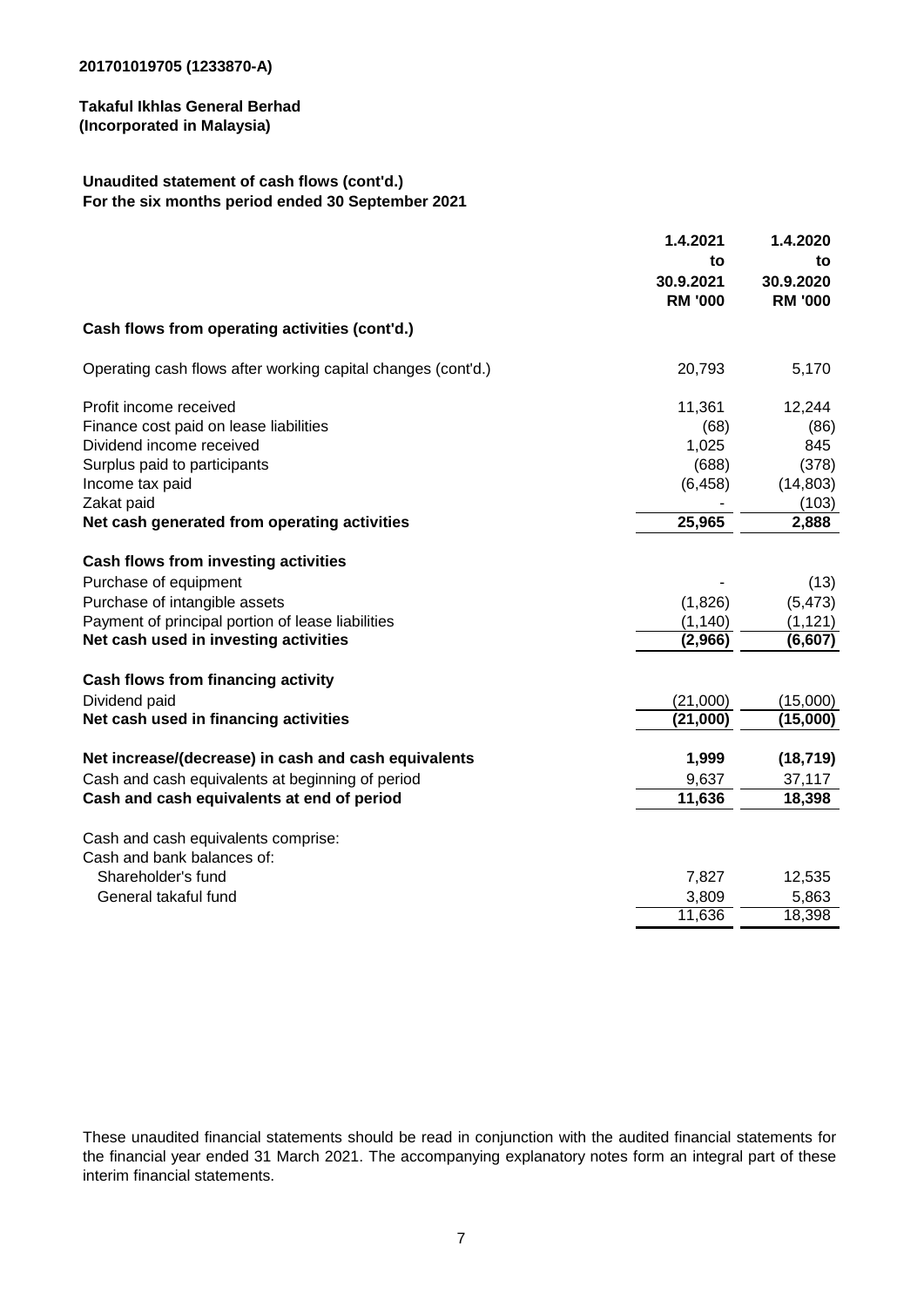#### **Notes to the unaudited interim financial statements - 30 September 2021**

#### **1. Corporate information**

The Company is a public limited liability company, incorporated and domiciled in Malaysia. The registered office of the Company is located at 9th Floor, IKHLAS Point, Tower 11A, Avenue 5, Bangsar South, No. 8, Jalan Kerinchi, 59200 Kuala Lumpur, Malaysia.

The Company is engaged principally in the management of general takaful businesses. There were no significant changes in the principal activities of the Company during the financial period from 1 April 2021 to 30 September 2021.

The holding and ultimate holding company is MNRB Holdings Berhad ("MNRB"), a company incorporated and domiciled in Malaysia and listed on the Main Market of Bursa Malaysia Securities Berhad.

The unaudited interim financial statements were authorised for issue by the Board of Directors in accordance with a resolution of the directors on 29 November 2021.

#### **2. Significant accounting policies**

#### **2.1 Basis of preparation**

The unaudited interim financial statements for the six months period ended 30 September 2021 have been prepared in accordance with Malaysia Financial Reporting Standards (''MFRS'') 134 *Interim Financial Reporting* , IAS 34 *Interim Financial Reporting* issued by the International Financial Reporting Standards Board and the Guidelines/ Circulars issued by the Bank Negara Malaysia.

At the beginning of the current financial year, the Company had adopted the new MFRSs applicable for annual financial periods beginning on or after 1 January 2021 as described fully in Note 2.2.

The financial statements of the Company have been prepared on a historical cost basis, unless otherwise stated in the accounting policies. The financial statements are presented in Ringgit Malaysia (RM) and all values are rounded to the nearest thousand (RM '000) except when otherwise indicated.

The explanatory notes attached to the interim financial statements provide an explanation of events and transactions that are significant to an understanding of the changes in the financial position and performance of the Company since the financial year ended 31 March 2021.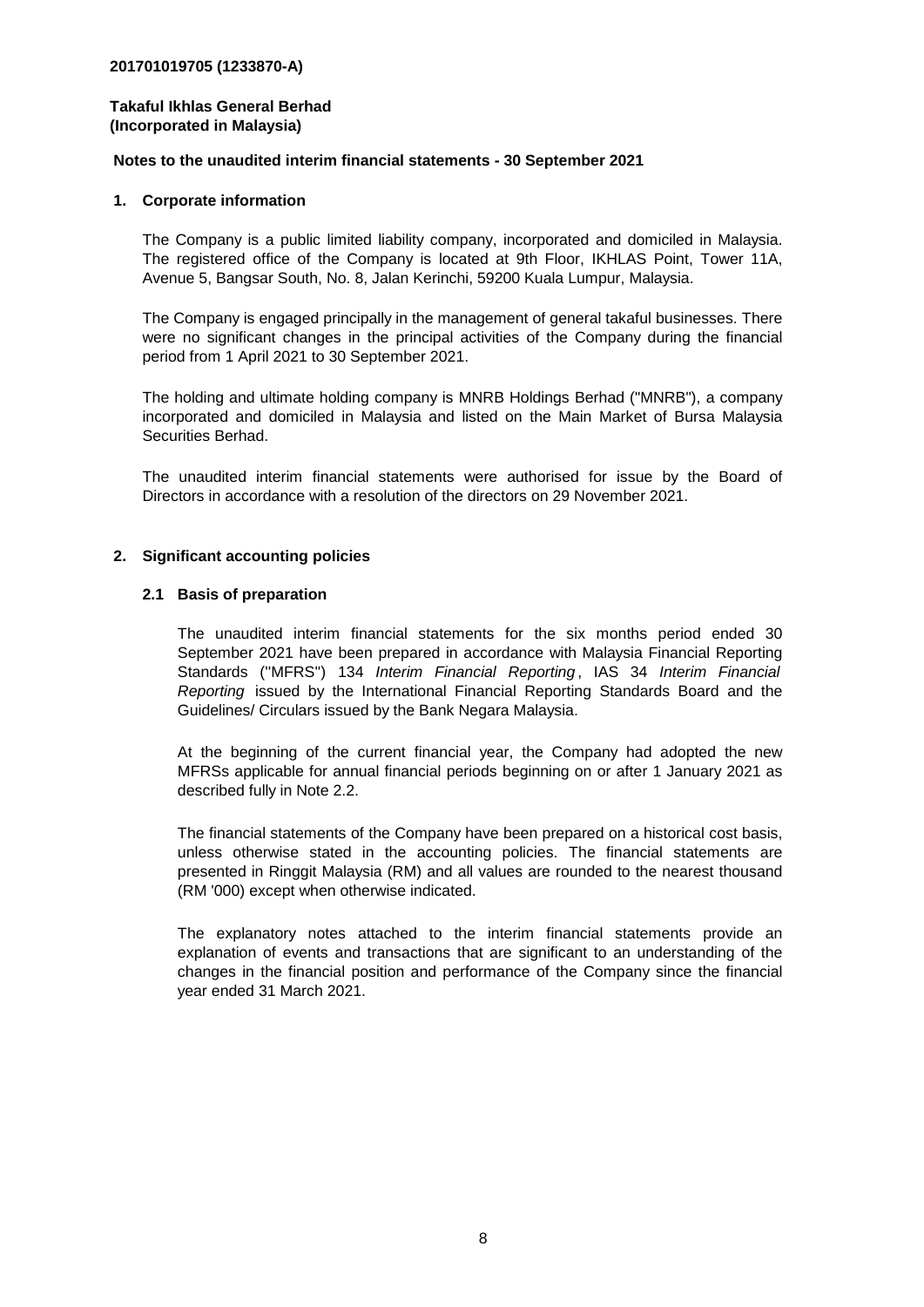#### **2. Significant accounting policies (cont'd.)**

#### **2.1 Basis of preparation (cont'd.)**

The interim financial statements do not include all the information and disclosures required in the annual financial statements, and should be read in conjunction with the Company's audited financial statements for the financial period ended 31 March 2021.

#### **Takaful operations and its funds**

Financial assets and financial liabilities are offset and the net amount is reported in the statements of financial position only when there is a legally enforceable right to offset the recognised amounts and there is an intention to settle on a net basis, or to realise the asset and settle the liability simultaneously. Income and expense will not be offset in the statements of comprehensive income unless required or permitted by any accounting standard or interpretation, as specifically disclosed in the accounting policies of the Company.

The statements of comprehensive income and statements of financial position of the shareholder's fund and general takaful fund which are presented on pages 1 to 3 and page 4 of the interim financial statements have been provided as supplementary financial information and to comply with the requirements of BNM/RH/PD 033-5: Financial Reporting for Takaful Operators issued by BNM. The Islamic Financial Services Act, (''IFSA'') 2013 in Malaysia requires the clear segregation of the assets, liabilities, income and expenses of the shareholder's fund and the general takaful fund. Accordingly, the statements of financial position and statements of comprehensive income prepared for the shareholder's fund and general takaful fund as referred to above reflect only the assets, liabilities, income, expenses and comprehensive income or losses of the individual funds.

However, in compliance with MFRS 10 *Consolidated Financial Statements* , the assets, liabilities, income and expenses of the general takaful fund are consolidated with those of the takaful operator to represent the control possessed by the operator over the respective funds.

In preparing the Company-level financial statements, the balances and transactions of the shareholder's fund are consolidated with those of the general takaful fund. Interfund assets and liabilities, income, and expenses relating to transactions between the funds are eliminated in full during consolidation. The accounting policies adopted for the shareholder's and general takaful fund are uniform for like transactions and events in similar circumstances.

Under the concept of takaful, individuals make contributions to a pool which is managed by a third party with the overall aim of using the monies to aid fellow participants in times of need. Accordingly, as a takaful operator, the Company manages the general takaful fund in line with the principles of Wakalah (agency), which is the business model used by the Company. Under the Wakalah model, the takaful operator is not a participant in the fund but manages the funds (including the relevant assets and liabilities) towards the purpose outlined above.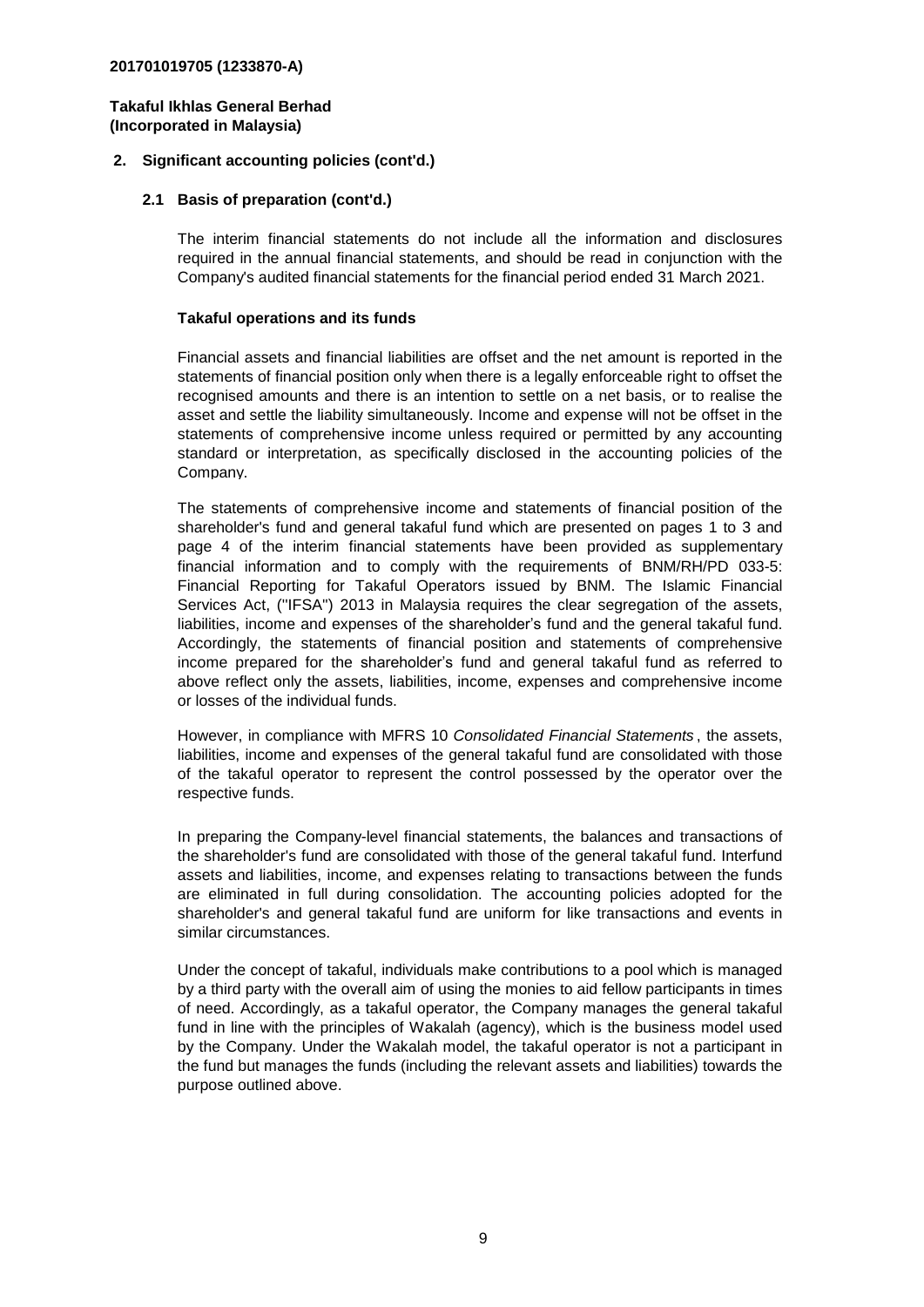#### **2. Significant accounting policies (cont'd.)**

#### **2.2 Changes in accounting policies**

The significant accounting policies adopted are consistent with those applied in the annual audited financial statements for the financial year ended 31 March 2021, except for the adoption of the following standards, amendments to standards and intrepretations issued by the Malaysian Accounting Standards Board (''MASB'') that are effective for the Company's financial year beginning 1 April 2021:

| <b>Description</b>                                                                                                                     | <b>Effective for</b><br>annual periods<br>beginning<br>on or after |
|----------------------------------------------------------------------------------------------------------------------------------------|--------------------------------------------------------------------|
| Amendments to MFRS 16 Leases<br>Covid-19 - Related Rent Concessions beyond 30 June 2021<br>Amendments to MFRS 16 Covid-19-Related Rent | 1 April 2021                                                       |
| Concessions                                                                                                                            | 1 June 2020                                                        |

The adoption of the above standards, amendments to standards and intrepretations did not have any significant effect on the disclosures or amounts recognised in the Company's financial statements.

#### **3. Auditor's report**

The auditor's report on the audited financial statements of the preceding year ended 31 March 2021 does not contain any qualification.

#### **4. Seasonality or cyclicality factors**

The businesses of the Company was not materially affected by any seasonal or cyclical fluctuations during the six months financial period ended 30 September 2021.

#### **5. Unusual items affecting assets, liabilities, equity, net income or cash flows**

There were no unusual items affecting assets, liabilities, equity, net income or cash flows for the six months financial period ended 30 September 2021.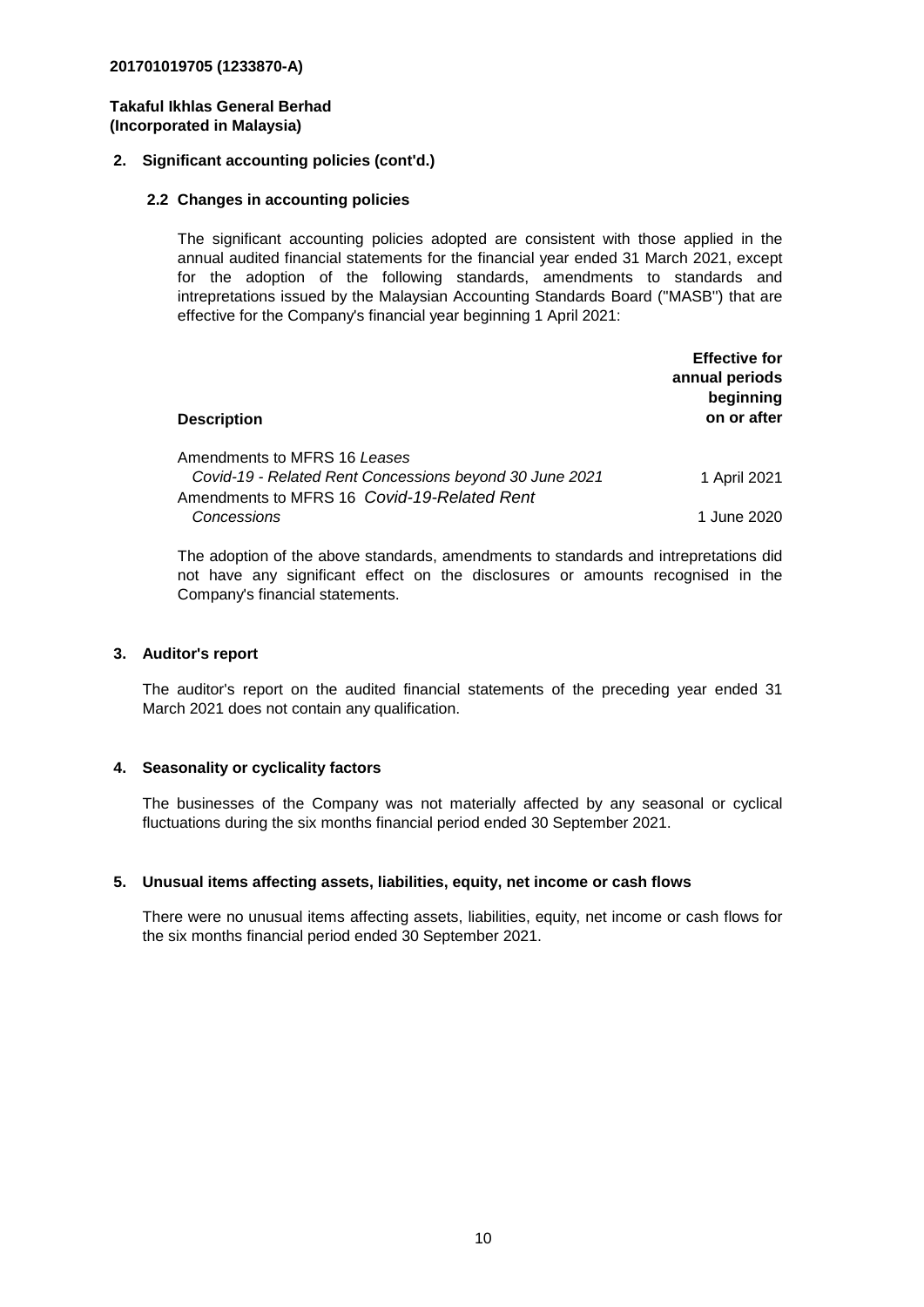#### **6. Changes in estimates**

There was a change in the unearned contribution reserves ("UCR") computation by deducting net wakalah from gross contribution less ceded amount during the financial year ended 31 March 2021. The net wakalah fee is determined based on proportion of contribution retained instead of gross contribution. As contrasted with the previous computation basis for net UCR where in gross wakalah fee were deducted from net contribution.

The revised computation is more accurate in reflecting the unexpired portion of tabarru' allocation where a proportional treaty is in place. The change in the computation of net UCR has been accounted for prospectively in the last financial year ended 31 March 2021 in accordance with the requirements of MFRS 108: Accounting Policies, Changes in Accounting Estimates and Errors.

#### **7. Issuances, cancellations, repurchase, resale and repayments of debt and equity securities**

There were no issues, repurchases and repayment of debt and equity securities for the six months financial period ended .

#### **8. Significant and subsequent event**

Dividend of RM21 million in respect of the financial year ended 31 March 2021 was paid on 4 October 2021.

# **9. Changes in the composition of the Company**

There is no change in the composition of the Company since the end of the previous financial year.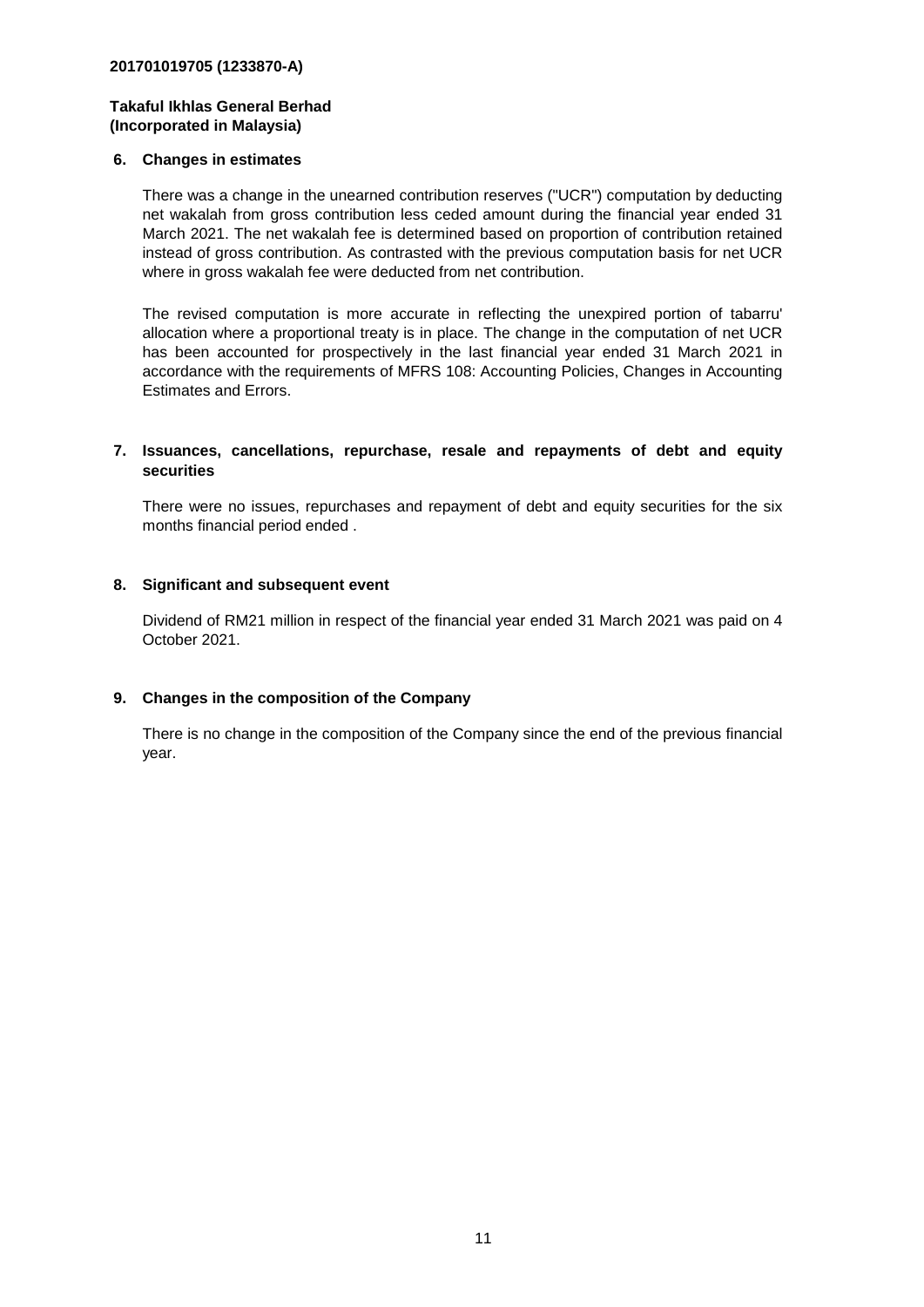# **Takaful Ikhlas General Berhad (Incorporated in Malaysia)**

# **10. Financial assets**

The following table summarises the fair values and carrying values of financial assets of the Company other than cash and bank balances:

|                                            | 30.09.2021 -------------------- |                | 31.03.2021 --------------------<br> |                |                |                |
|--------------------------------------------|---------------------------------|----------------|-------------------------------------|----------------|----------------|----------------|
|                                            | Shareholder's                   | General        |                                     | Shareholder's  | General        |                |
|                                            | fund                            | takaful fund   | Company                             | fund           | takaful fund   | Company        |
|                                            | <b>RM '000</b>                  | <b>RM '000</b> | <b>RM '000</b>                      | <b>RM '000</b> | <b>RM '000</b> | <b>RM '000</b> |
| <b>Unquoted sukuks</b>                     | 93,355                          | 203,847        | 297,202                             | 83,146         | 196,156        | 279,302        |
| Government investment issues               | 63,015                          | 98,320         | 161,335                             | 63,708         | 98,838         | 162,546        |
| Quoted Shariah approved                    |                                 |                |                                     |                |                |                |
| equities in Malaysia                       | 10,528                          | 37,481         | 48,009                              | 7,222          | 29,718         | 36,940         |
| Real estate investment trusts              | 776                             | 815            | 1,591                               | 836            | 859            | 1,695          |
| Shariah approved unit trust funds          |                                 | 14,831         | 14,831                              |                |                |                |
| Islamic commercial papers                  | 2,490                           |                | 2,490                               | 9,974          | 14,958         | 24,932         |
| Islamic investment accounts with licensed: |                                 |                |                                     |                |                |                |
| Islamic banks                              | 118,291                         | 152,870        | 271,161                             | 129,139        | 126,721        | 255,860        |
| Investment banks                           |                                 |                |                                     |                |                |                |
| Development banks                          | 3,153                           | 95,299         | 98,452                              | 3,678          | 65,710         | 69,388         |
| Secured staff financing:                   |                                 |                |                                     |                |                |                |
| Receivable within 12 months                | 260                             |                | 260                                 | 251            |                | 251            |
| Receivable after 12 months                 | 406                             |                | 406                                 | 500            |                | 500            |
| Due from general takaful fund *            | 4,393                           |                |                                     | 18,189         |                |                |
| Amount due from:                           |                                 |                |                                     |                |                |                |
| Holding company *                          | 7,000                           |                | 7,000                               | 378            |                | 378            |
| Fellow subsidiary *                        | 3                               | 1,764          | 1,767                               | 261            | 730            | 991            |
| Income due and accrued                     | 1,651                           | 3,698          | 5,349                               | 1,371          | 3,970          | 5,341          |
| Sundry receivables                         | 888                             | 1,597          | 2,485                               | 678            | 3,454          | 4,132          |
|                                            | 306,209                         | 610,522        | 912,338                             | 319,331        | 541,114        | 842,256        |
| Financial assets at FVTPL (Note 10(a))     | 11,304                          | 53,127         | 64,431                              | 8,058          | 30,577         | 38,635         |
| Financial assets at FVOCI (Note 10(b))     | 156,370                         | 302,167        | 458,537                             | 146,854        | 294,994        | 441,848        |
| Financial assets at AC (Note 10(c))        | 138,535                         | 255,228        | 389,370                             | 164,419        | 215,543        | 361,773        |
|                                            | 306,209                         | 610,522        | 912,338                             | 319,331        | 541,114        | 842,256        |
|                                            |                                 |                |                                     |                |                |                |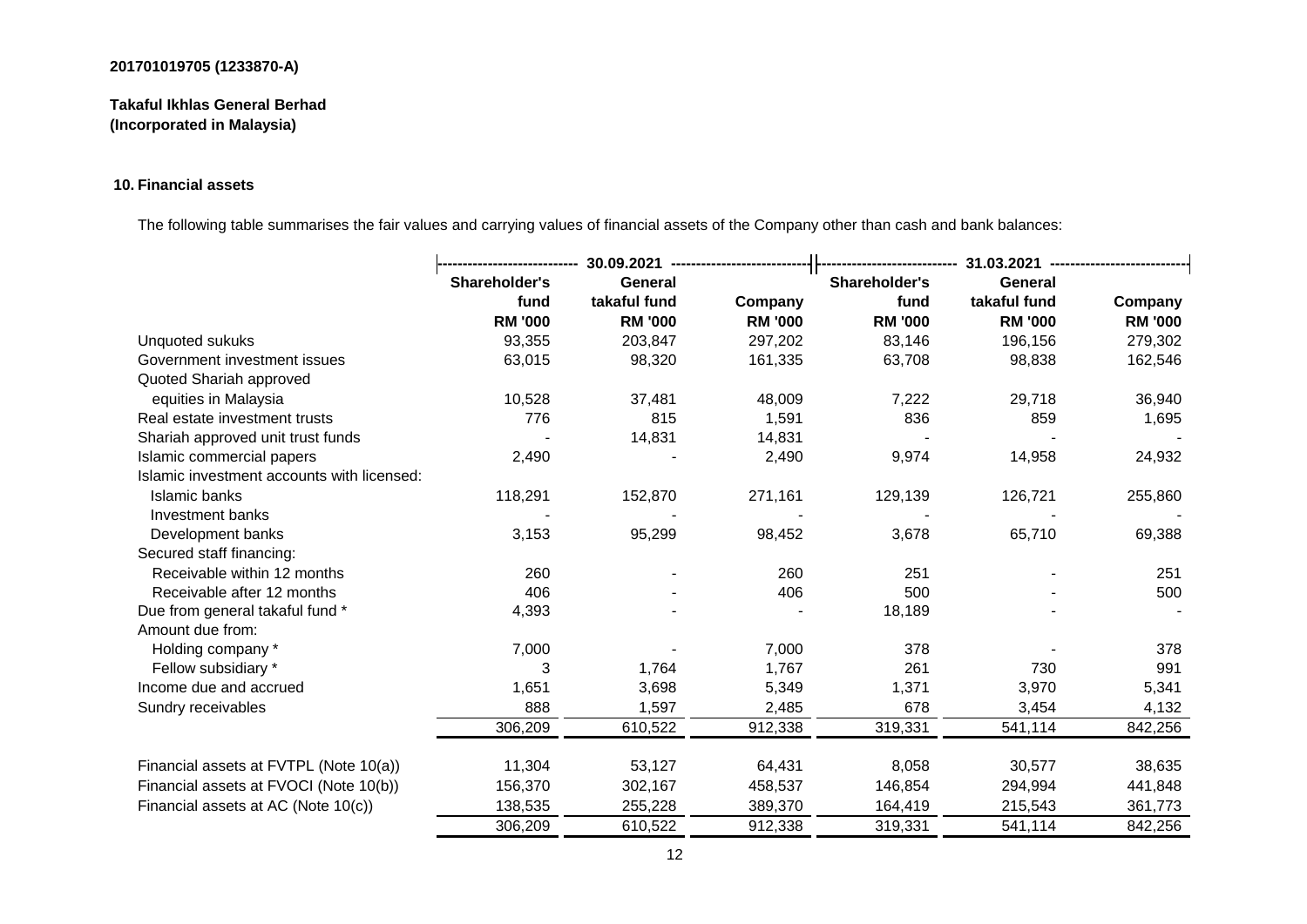# **Takaful Ikhlas General Berhad (Incorporated in Malaysia)**

# **10. Financial assets (cont'd.)**

|                                         |                                         | 30.09.2021                                |                           | 31.03.2021                              |                                           |                           |  |
|-----------------------------------------|-----------------------------------------|-------------------------------------------|---------------------------|-----------------------------------------|-------------------------------------------|---------------------------|--|
|                                         | Shareholder's<br>fund<br><b>RM '000</b> | General<br>takaful fund<br><b>RM '000</b> | Company<br><b>RM '000</b> | Shareholder's<br>fund<br><b>RM '000</b> | General<br>takaful fund<br><b>RM '000</b> | Company<br><b>RM '000</b> |  |
| <b>Financial assets at FVTPL</b><br>(a) |                                         |                                           |                           |                                         |                                           |                           |  |
| At fair value:                          |                                         |                                           |                           |                                         |                                           |                           |  |
| - Mandatorily measured:                 |                                         |                                           |                           |                                         |                                           |                           |  |
| Quoted Shariah approved                 |                                         |                                           |                           |                                         |                                           |                           |  |
| equities in Malaysia                    | 10,528                                  | 37,481                                    | 48,009                    | 7,222                                   | 29,718                                    | 36,940                    |  |
| Real estate investment trusts           | 776                                     | 815                                       | 1,591                     | 836                                     | 859                                       | 1,695                     |  |
| Shariah approved unit trust funds       |                                         | 14,831                                    | 14,831                    |                                         |                                           |                           |  |
|                                         | 11,304                                  | 53,127                                    | 64,431                    | 8,058                                   | 30,577                                    | 38,635                    |  |
|                                         |                                         | 30.09.2021                                |                           |                                         | 31.03.2021                                |                           |  |
|                                         | Shareholder's                           | General                                   |                           | Shareholder's                           | General                                   |                           |  |
|                                         | fund<br><b>RM '000</b>                  | takaful fund<br><b>RM '000</b>            | Company<br><b>RM '000</b> | fund<br><b>RM '000</b>                  | takaful fund<br><b>RM '000</b>            | Company<br><b>RM '000</b> |  |
| <b>Financial assets at FVOCI</b><br>(b) |                                         |                                           |                           |                                         |                                           |                           |  |
| At fair value:                          |                                         |                                           |                           |                                         |                                           |                           |  |
| Unquoted sukuks                         | 93,355                                  | 203,847                                   | 297,202                   | 83,146                                  | 196,156                                   | 279,302                   |  |
| Government investment issues            | 63,015                                  | 98,320                                    | 161,335                   | 63,708                                  | 98,838                                    | 162,546                   |  |
|                                         | 156,370                                 | 302,167                                   | 458,537                   | 146,854                                 | 294,994                                   | 441,848                   |  |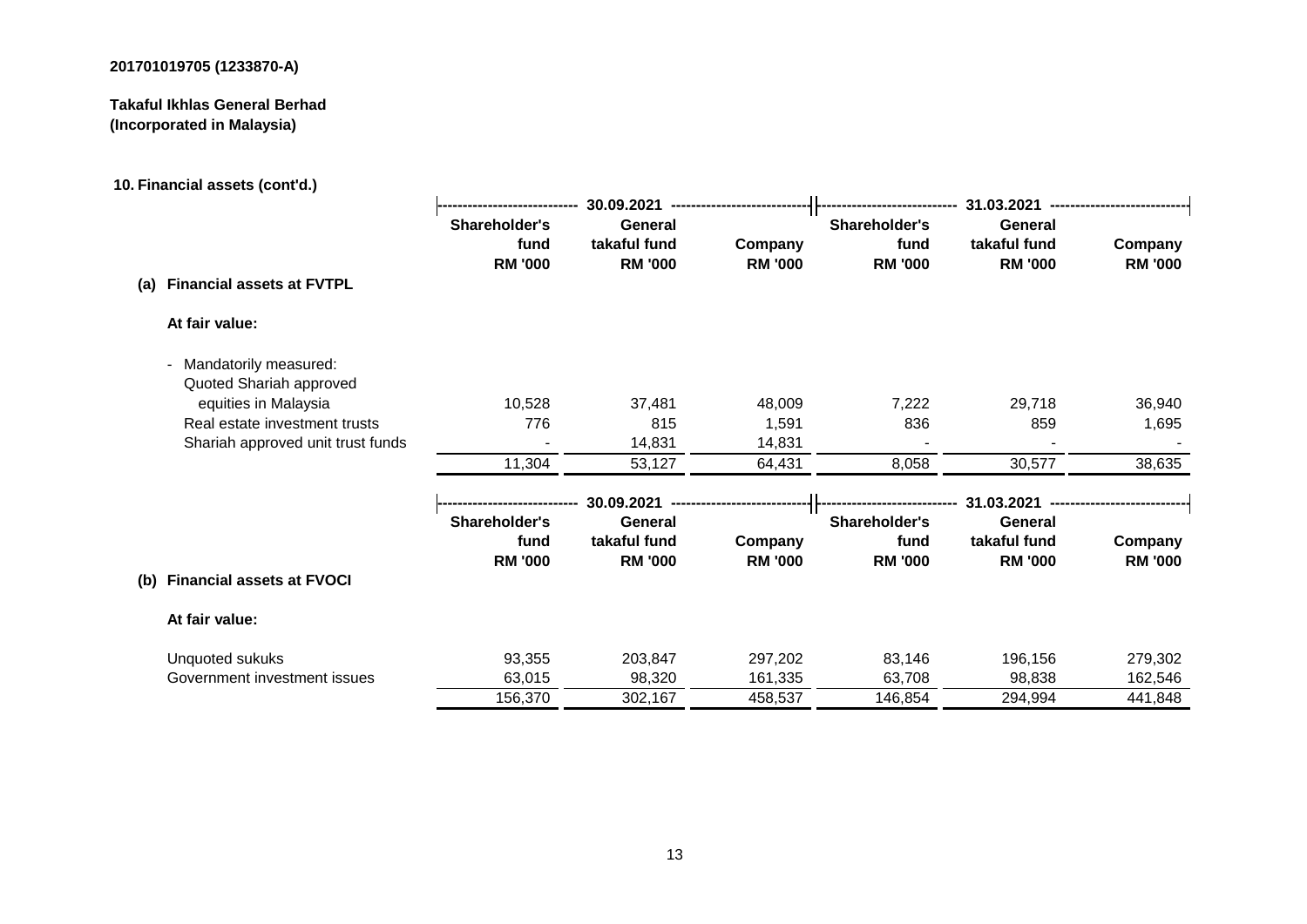# **Takaful Ikhlas General Berhad (Incorporated in Malaysia)**

# **10. Financial assets (cont'd.)**

|                                                                            |                                         | 30.09.2021                                |                           |                                         | 31.03.2021                                |                           |  |  |
|----------------------------------------------------------------------------|-----------------------------------------|-------------------------------------------|---------------------------|-----------------------------------------|-------------------------------------------|---------------------------|--|--|
|                                                                            | Shareholder's<br>fund<br><b>RM '000</b> | General<br>takaful fund<br><b>RM '000</b> | Company<br><b>RM '000</b> | Shareholder's<br>fund<br><b>RM '000</b> | General<br>takaful fund<br><b>RM '000</b> | Company<br><b>RM '000</b> |  |  |
| (c) Financial assets at AC                                                 |                                         |                                           |                           |                                         |                                           |                           |  |  |
| At amortised cost                                                          |                                         |                                           |                           |                                         |                                           |                           |  |  |
| Islamic commercial papers<br>Islamic investment accounts with<br>licensed: | 2,490                                   |                                           | 2,490                     | 9,974                                   | 14,958                                    | 24,932                    |  |  |
| Islamic banks                                                              | 118,291                                 | 152,870                                   | 271,161                   | 129,139                                 | 126,721                                   | 255,860                   |  |  |
| Development banks                                                          | 3,153                                   | 95,299                                    | 98,452                    | 3,678                                   | 65,710                                    | 69,388                    |  |  |
| Secured staff financing:                                                   |                                         |                                           |                           |                                         |                                           |                           |  |  |
| Receivable within 12 months                                                | 260                                     |                                           | 260                       | 251                                     |                                           | 251                       |  |  |
| Receivable after 12 months                                                 | 406                                     |                                           | 406                       | 500                                     |                                           | 500                       |  |  |
| Due from general takaful fund *<br>Amount due from:                        | 4,393                                   |                                           |                           | 18,189                                  |                                           |                           |  |  |
| Holding company *                                                          | 7,000                                   |                                           | 7,000                     | 378                                     |                                           | 378                       |  |  |
| Fellow subsidiary *                                                        | 3                                       | 1,764                                     | 1,767                     | 261                                     | 730                                       | 991                       |  |  |
| Income due and accrued                                                     | 1,651                                   | 3,698                                     | 5,349                     | 1,371                                   | 3,970                                     | 5,341                     |  |  |
| Sundry receivables                                                         | 411                                     | 1,597                                     | 2,008                     | 362                                     | 1,440                                     | 1,802                     |  |  |
|                                                                            | 138,058                                 | 255,228                                   | 388,893                   | 164,103                                 | 213,529                                   | 359,443                   |  |  |
| Other assets:                                                              |                                         |                                           |                           |                                         |                                           |                           |  |  |
| Prepayments                                                                | 477                                     |                                           | 477                       | 316                                     | 2,014                                     | 2,330                     |  |  |
|                                                                            | 477                                     |                                           | 477                       | 316                                     | 2,014                                     | 2,330                     |  |  |
|                                                                            | 138,535                                 | 255,228                                   | 389,370                   | 164,419                                 | 215,543                                   | 361,773                   |  |  |

\* The amounts due from general takaful fund and related companies are unsecured, not subject to any profit elements and are repayable on demand.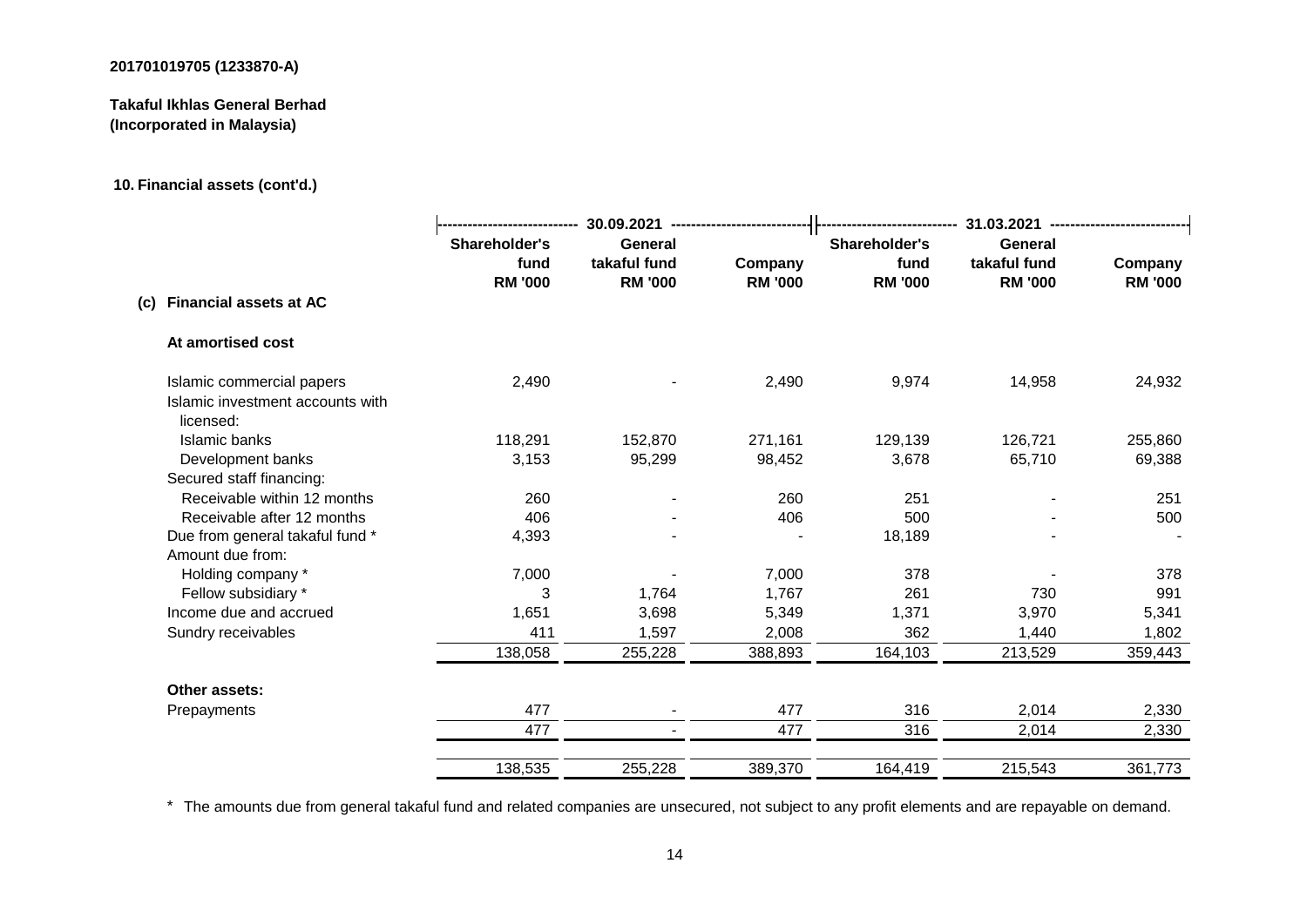#### **11. Takaful certificate receivables**

#### **General takaful fund and Company**

|                                                | <b>RM '000</b> | <b>RM '000</b> |
|------------------------------------------------|----------------|----------------|
| Due contributions including agents/brokers and |                |                |
| co-takaful balances                            | 41.842         | 65,462         |
| Due from retakaful operators                   | 14.170         | 25,357         |
|                                                | 56.012         | 90,819         |
| Allowance for impairment                       | (11, 284)      | (15,608)       |
|                                                | 44.728         | 75.211         |

**30.09.2021 31.03.2021**

Included in takaful certificate receivables are amounts due from related parties as disclosed under Note 20. The amounts receivable are subject to settlement terms stipulated in the takaful and retakaful certificates.

# **12. Takaful certificate liabilities**

| <b>General takaful fund and Company</b>   |                                |                                    |                              |
|-------------------------------------------|--------------------------------|------------------------------------|------------------------------|
|                                           | <b>Gross</b><br><b>RM '000</b> | <b>Retakaful</b><br><b>RM '000</b> | <b>Net</b><br><b>RM '000</b> |
| 30.09.2021                                |                                |                                    |                              |
| Provision for claims reported             |                                |                                    |                              |
| by certificate holders                    | 238,192                        | (113, 235)                         | 124,957                      |
| Provision for claims incurred but not yet |                                |                                    |                              |
| reported ("IBNR")                         | 91,972                         | (37, 297)                          | 54,675                       |
| Provision of Risk Margin for Adverse      |                                |                                    |                              |
| Deviation ("PRAD")                        | 39,266                         | (17, 429)                          | 21,837                       |
| Claim liabilities (i)                     | 369,430                        | (167, 961)                         | 201,469                      |
| Contribution liabilities (ii)             | 208,046                        | (45, 785)                          | 162,262                      |
|                                           | 577,476                        | (213, 746)                         | 363,731                      |
| <b>General takaful fund and Company</b>   |                                |                                    |                              |
|                                           | <b>Gross</b>                   | <b>Retakaful</b>                   | <b>Net</b>                   |
|                                           | <b>RM '000</b>                 | <b>RM '000</b>                     | <b>RM '000</b>               |
| 31.03.2021                                |                                |                                    |                              |
| Provision for claims reported             |                                |                                    |                              |
| by certificate holders                    | 220,856                        | (105, 523)                         | 115,333                      |
| Provision for claims incurred but not yet |                                |                                    |                              |
| reported ("IBNR")                         | 70,818                         | (29, 242)                          | 41,576                       |
| Provision of Risk Margin for Adverse      |                                |                                    |                              |
| Deviation ("PRAD")                        | 34,015                         | (15, 154)                          | 18,861                       |
| Claim liabilities (i)                     | 325,689                        | (149, 919)                         | 175,770                      |
| Contribution liabilities (ii)             | 223,546                        | (50, 394)                          | 173,153                      |
|                                           |                                |                                    |                              |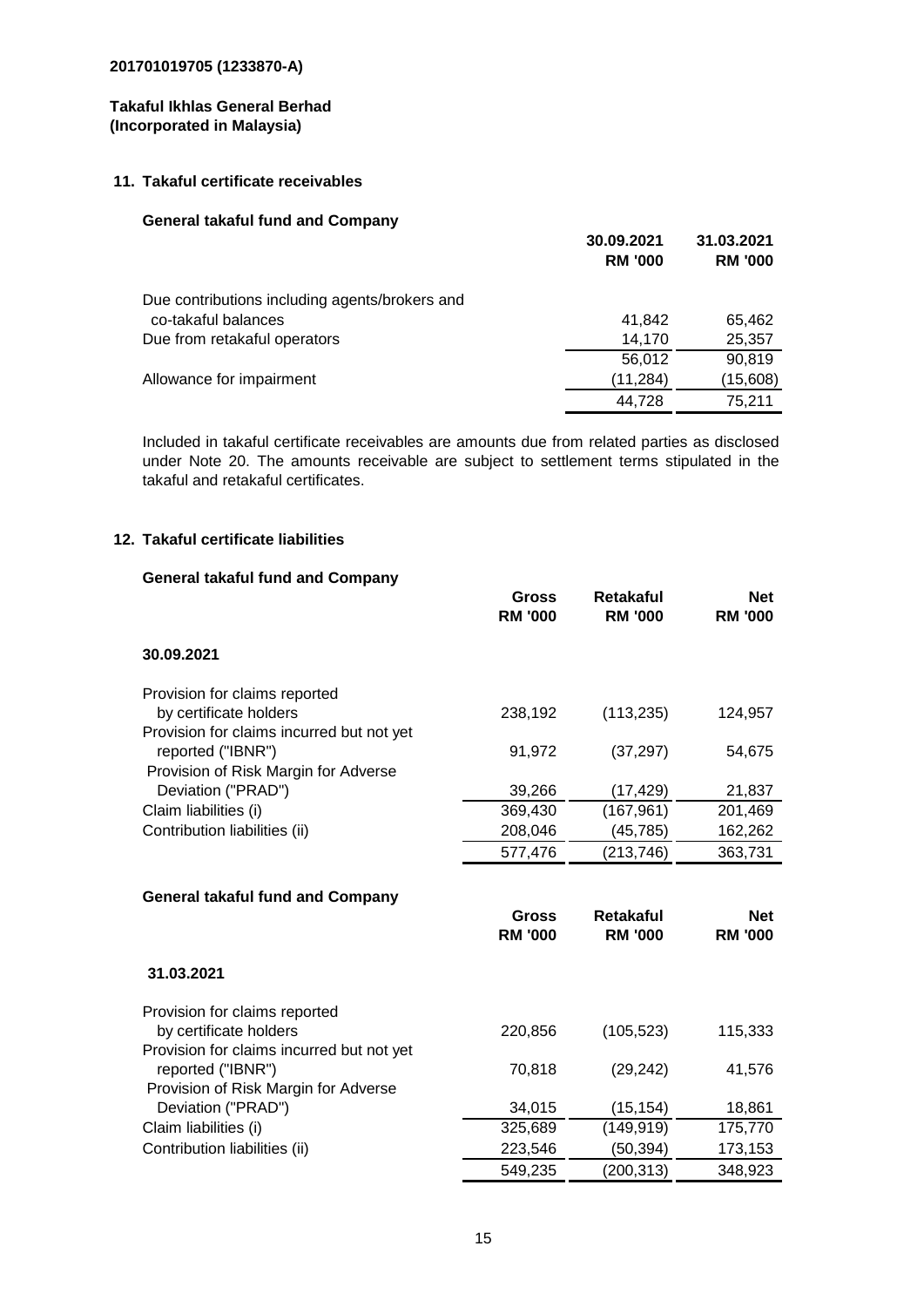#### **Takaful Ikhlas General Berhad (Incorporated in Malaysia)**

# **12. Takaful certificate liabilities (cont'd.)**

The movement of the claim liabilities and contribution liabilities of the general takaful fund are presented as below:

#### **(i) Claim liabilities**

# **General takaful fund and Company**

| 30.09.2021                             | <b>Gross</b><br><b>RM '000</b> | <b>Retakaful</b><br><b>RM '000</b> | <b>Net</b><br><b>RM '000</b> |
|----------------------------------------|--------------------------------|------------------------------------|------------------------------|
| At 1 April 2021                        | 325,689                        | (149, 919)                         | 175,770                      |
| Claims incurred in the current         |                                |                                    |                              |
| accident period                        | 164,884                        | (67, 359)                          | 97,525                       |
| Adjustment to claims incurred in prior |                                |                                    |                              |
| accident years due to changes in       |                                |                                    |                              |
| assumptions:                           |                                |                                    |                              |
| Decrease in PRAD                       | (5, 775)                       | 1,998                              | (3, 777)                     |
| Decrease in expected ultimate          |                                |                                    |                              |
| loss ratios                            | (33, 676)                      | 13,324                             | (20, 352)                    |
| Movements in claims incurred in prior  |                                |                                    |                              |
| accident years                         | 5,375                          | (10, 529)                          | (5, 154)                     |
| Claims paid during the period          | (87,067)                       | 44,524                             | (42, 543)                    |
| At 30 September 2021                   | 369,430                        | (167, 961)                         | 201,469                      |
| 31.03.2021                             |                                |                                    |                              |
| At 1 April 2020                        | 307,125                        | (143, 533)                         | 163,592                      |
| Claims incurred in the current         |                                |                                    |                              |
| accident year                          | 242,110                        | (96, 303)                          | 145,807                      |
| Adjustment to claims incurred in prior |                                |                                    |                              |
| accident years due to changes in       |                                |                                    |                              |
| assumptions:                           |                                |                                    |                              |
| Decrease in PRAD                       | (11, 647)                      | 4,492                              | (7, 155)                     |
| Decrease in expected ultimate          |                                |                                    |                              |
| loss ratios                            | (44, 619)                      | 17,229                             | (27, 390)                    |
| Movements in claims incurred in prior  |                                |                                    |                              |
| accident years                         | (8, 515)                       | 4,207                              | (4,308)                      |
| Claims paid during the year            | (158, 765)                     | 63,989                             | (94, 776)                    |
| At 31 March 2021                       | 325,689                        | (149, 919)                         | 175,770                      |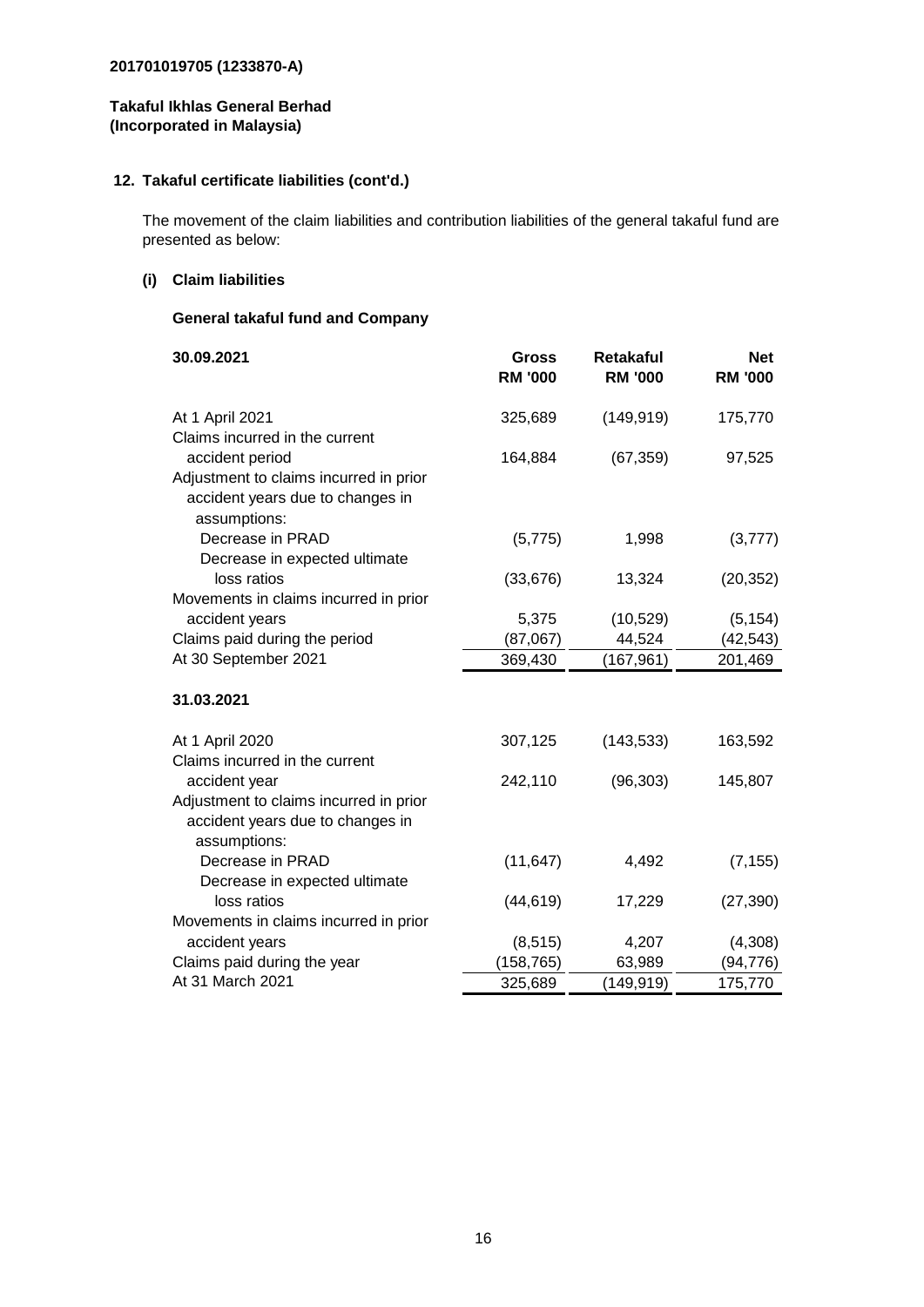**13.** 

# **Takaful Ikhlas General Berhad (Incorporated in Malaysia)**

# **12. Takaful certificate liabilities (cont'd.)**

| (ii) Contribution liabilities                                                                                        |                                             |                                                 |                                             |
|----------------------------------------------------------------------------------------------------------------------|---------------------------------------------|-------------------------------------------------|---------------------------------------------|
| <b>General takaful fund and Company</b>                                                                              | Gross<br><b>RM '000</b>                     | Retakaful<br><b>RM '000</b>                     | <b>Net</b><br><b>RM '000</b>                |
| 30.09.2021                                                                                                           |                                             |                                                 |                                             |
| At 1 April 2021<br>Contributions written during the period                                                           | 223,546<br>202,925                          | (50, 394)<br>(75,075)                           | 173,153<br>127,850                          |
| Contributions earned during the period<br>At 30 September 2021                                                       | (218,425)<br>208,046                        | 79,684<br>(45, 785)                             | (138, 741)<br>162,262                       |
| 31.03.2021                                                                                                           |                                             |                                                 |                                             |
| At 1 April 2020<br>Contributions written during the year<br>Contributions earned during the year<br>At 31 March 2021 | 174,251<br>468,782<br>(419, 487)<br>223,546 | (49, 882)<br>(174, 845)<br>174,333<br>(50, 394) | 124,369<br>293,937<br>(245, 153)<br>173,153 |
| <b>Expense liabilities</b>                                                                                           |                                             |                                                 |                                             |
|                                                                                                                      |                                             |                                                 |                                             |
| <b>Shareholder's fund and Company</b>                                                                                |                                             | 30.09.2021<br><b>RM '000</b>                    | 31.03.2021<br><b>RM '000</b>                |
| Expense liabilities of general takaful fund<br>Unearned wakalah fees reserve                                         |                                             | 44,392                                          | 46,188                                      |
| The movement of expense liabilities are presented as follows:                                                        |                                             |                                                 | <b>RM '000</b>                              |
| At 1 April 2021<br>- Wakalah fees received during the period<br>- Wakalah fees earned during the period              |                                             |                                                 | 46,188<br>74,287<br>(76,083)                |
| At 30 September 2021                                                                                                 |                                             |                                                 | (1,796)<br>44,392                           |
| At 1 April 2020<br>- Wakalah fees received during the period<br>- Wakalah fees earned during the period              |                                             |                                                 | 36,433<br>170,581<br>(160, 826)<br>9,755    |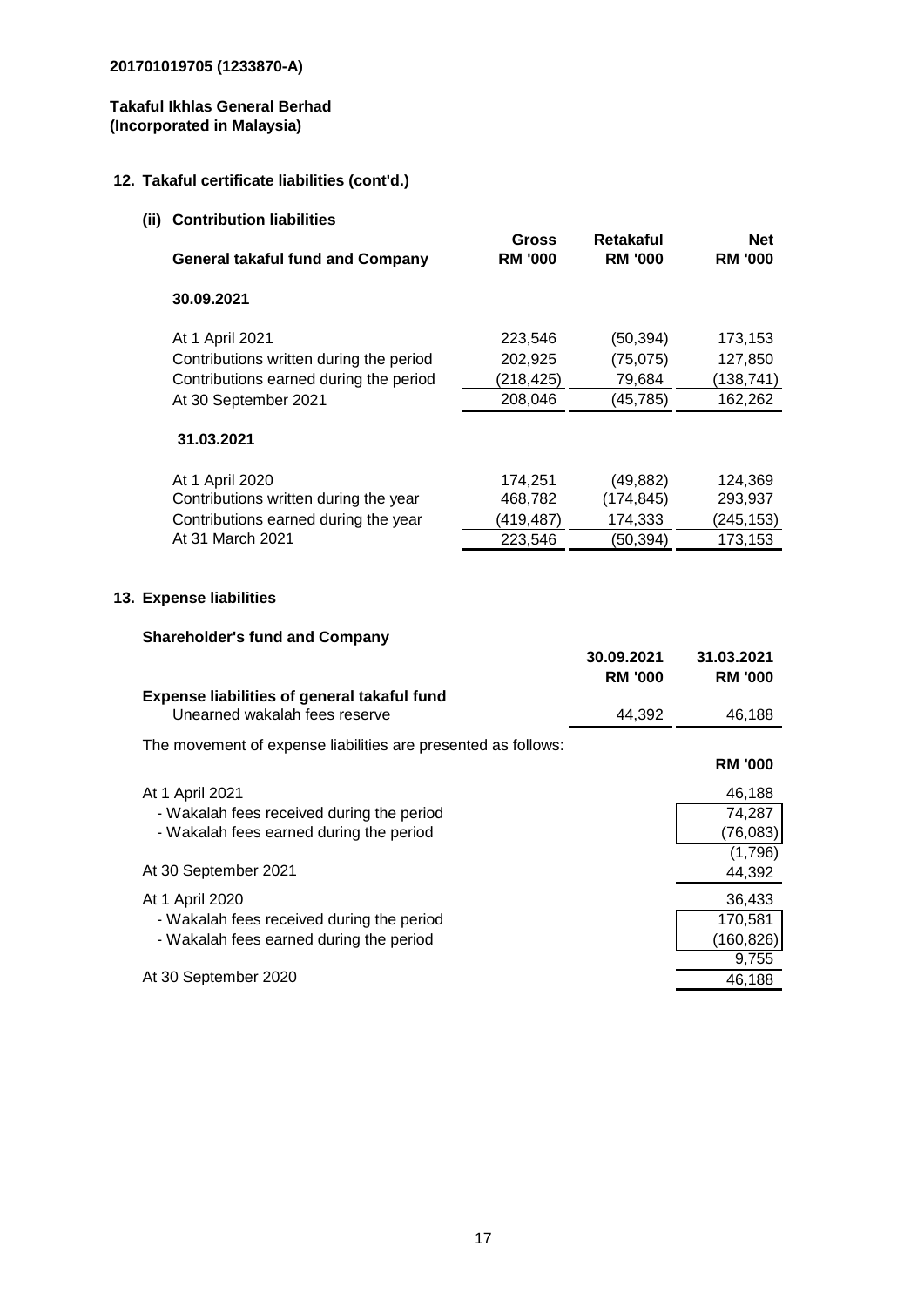# **14. Takaful certificate payables**

#### **General takaful fund and Company**

| 51.438 | 49.349 |
|--------|--------|
|        |        |

Included in takaful certificate receivables are amounts due from related parties as disclosed under Note 20. The amounts receivable are subject to settlement terms stipulated in the takaful and retakaful certificates.

# **15. Other payables**

| 30.09.2021                         | Shareholder's<br>fund<br><b>RM '000</b> | General<br>takaful fund<br><b>RM '000</b> | Company<br><b>RM '000</b> |
|------------------------------------|-----------------------------------------|-------------------------------------------|---------------------------|
| Provision on:                      |                                         |                                           |                           |
| Marketing incentive                | 1,552                                   |                                           | 1,552                     |
| Salary bonus                       | 1,521                                   |                                           | 1,521                     |
| <b>Others</b>                      | 22,601                                  |                                           | 22,601                    |
| Advance contributions              |                                         | 8,606                                     | 8,606                     |
| Deposit contributions              |                                         | 4,607                                     | 4,607                     |
| Amount due to participants         |                                         | 6,512                                     | 6,512                     |
| Amount due to shareholder's fund*  |                                         | 4,393                                     |                           |
| Amount due to fellow subsidiaries* | 346                                     |                                           | 346                       |
| Surplus payable                    |                                         | 18,779                                    | 18,779                    |
| Other accruals and payables        | 661                                     | 24,734                                    | 25,395                    |
|                                    | 26,681                                  | 67,631                                    | 89,919                    |

| 31.03.2021                         | Shareholder's<br>fund<br><b>RM '000</b> | General<br>takaful fund<br><b>RM '000</b> | Company<br><b>RM '000</b> |
|------------------------------------|-----------------------------------------|-------------------------------------------|---------------------------|
| Provision on:                      |                                         |                                           |                           |
| Marketing incentive                | 7,274                                   |                                           | 7,274                     |
| Salary bonus                       | 4,626                                   |                                           | 4,626                     |
| <b>Others</b>                      | 3,509                                   |                                           | 3,509                     |
| Advance contributions              |                                         | 3,386                                     | 3,386                     |
| Deposit contributions              |                                         | 3,226                                     | 3,226                     |
| Amount due to participants         |                                         | 6,375                                     | 6,375                     |
| Amount due to shareholder's fund*  |                                         | 18,189                                    |                           |
| Amount due to fellow subsidiaries* | 3                                       |                                           | 3                         |
| Surplus payable                    |                                         | 19,467                                    | 19,467                    |
| Other accruals and payables        | 8,205                                   | 22,782                                    | 30,987                    |
|                                    | 23,617                                  | 73,425                                    | 78,853                    |

\* The amounts due to the shareholder's fund and the holding company/fellow subsidiaries are unsecured, not subject to any profit elements and are repayable on demand.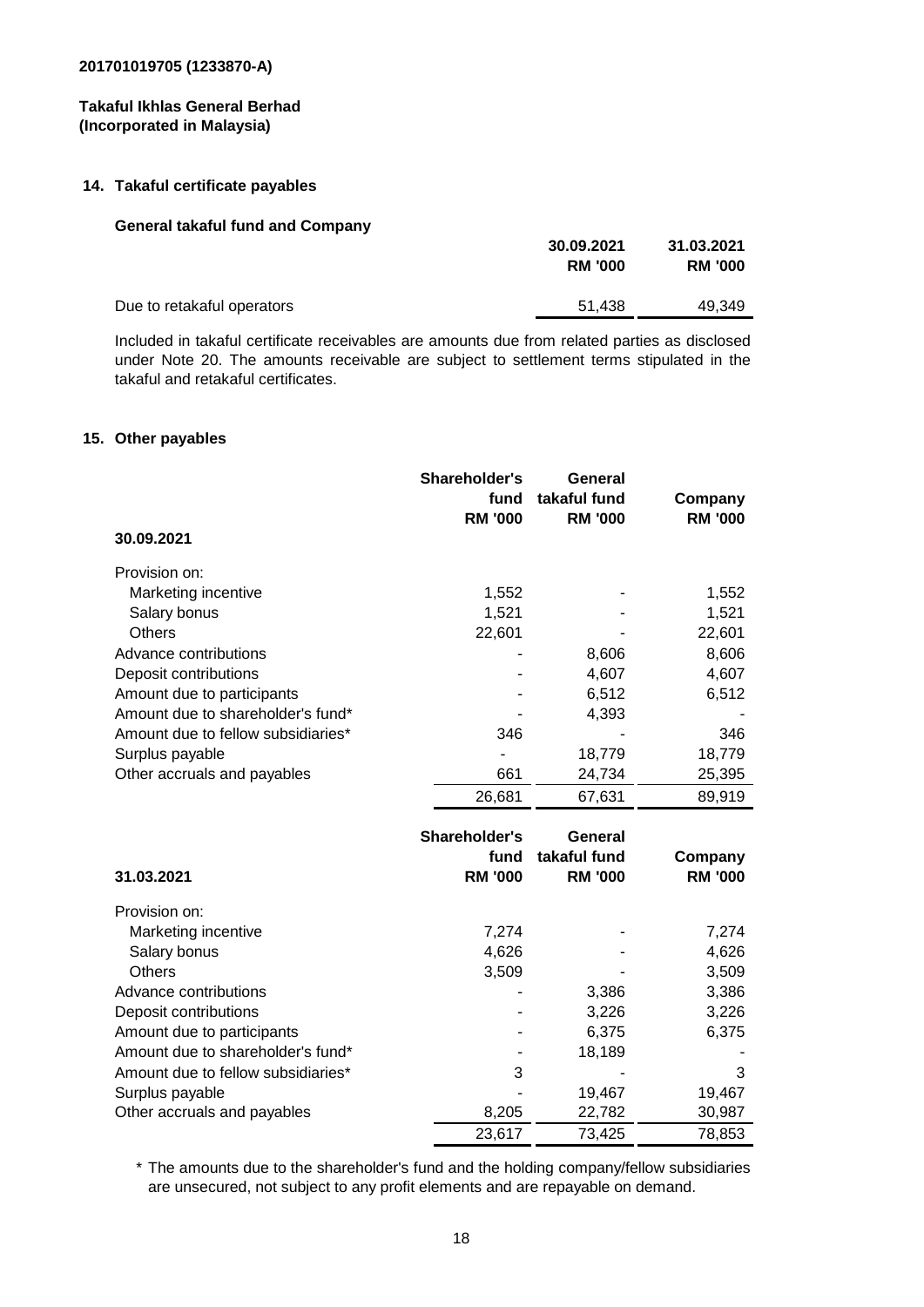# **Takaful Ikhlas General Berhad (Incorporated in Malaysia)**

#### **16. General takaful fund**

|     | <b>General takaful fund and Company</b>                                 |                  |                  |
|-----|-------------------------------------------------------------------------|------------------|------------------|
|     |                                                                         | 30.09.2021       | 31.03.2021       |
|     |                                                                         | <b>RM '000</b>   | <b>RM '000</b>   |
|     | <b>Accumulated surplus</b>                                              |                  |                  |
|     | At beginning of the period/year                                         | 157,623          | 146,751          |
|     | Surplus attributable to participants                                    | 19,986           | 15,872           |
|     | Surplus payable to participants during the period/year                  |                  | (5,000)          |
|     | At end of the period/year                                               | 177,609          | 157,623          |
|     |                                                                         | 30.09.2021       | 31.03.2021       |
|     |                                                                         | <b>RM '000</b>   | <b>RM '000</b>   |
|     | <b>Fair value reserves</b>                                              |                  |                  |
|     | At beginning of the period/year                                         | 2,362            | 4,494            |
|     | Net losses on fair value changes                                        | (812)            | (596)            |
|     | Deferred tax on fair value changes                                      | 715              | 673              |
|     | Realised gains transferred to profit or loss                            |                  | (2,209)          |
|     | At end of the period/year                                               | 2,265            | 2,362            |
|     |                                                                         | 30.09.2021       | 31.03.2021       |
|     |                                                                         | <b>RM '000</b>   | <b>RM '000</b>   |
|     | General takaful fund at end of the period                               |                  |                  |
|     | Accumulated surplus                                                     | 177,609          | 157,623          |
|     | Fair value reserves                                                     | 2,265            | 2,362            |
|     |                                                                         | 179,874          | 159,985          |
|     |                                                                         |                  |                  |
| 17. | <b>Capital commitments and contingencies</b>                            |                  |                  |
|     | <b>Capital commitments</b>                                              |                  |                  |
|     |                                                                         | 30.09.2021       | 31.03.2021       |
|     |                                                                         | <b>RM '000</b>   | <b>RM '000</b>   |
|     | <b>Shareholder's fund and Company</b>                                   |                  |                  |
|     | Authorised and contracted for:                                          |                  |                  |
|     | Intangible assets                                                       | 1,715            | 5,445            |
|     | Equipment                                                               |                  |                  |
|     |                                                                         | 1,715            | 5,445            |
|     | Authorised but not contracted for:                                      |                  |                  |
|     | Intangible assets                                                       | 17,495           | 19,180           |
|     | Equipment                                                               | 153              | 153              |
|     |                                                                         | 17,648           | 19,333           |
|     |                                                                         |                  |                  |
|     | Payable within 1 year<br>Payable after 1 year but not more than 5 years | 6,699            | 8,426            |
|     |                                                                         | 12,664<br>19,363 | 16,352<br>24,778 |
|     |                                                                         |                  |                  |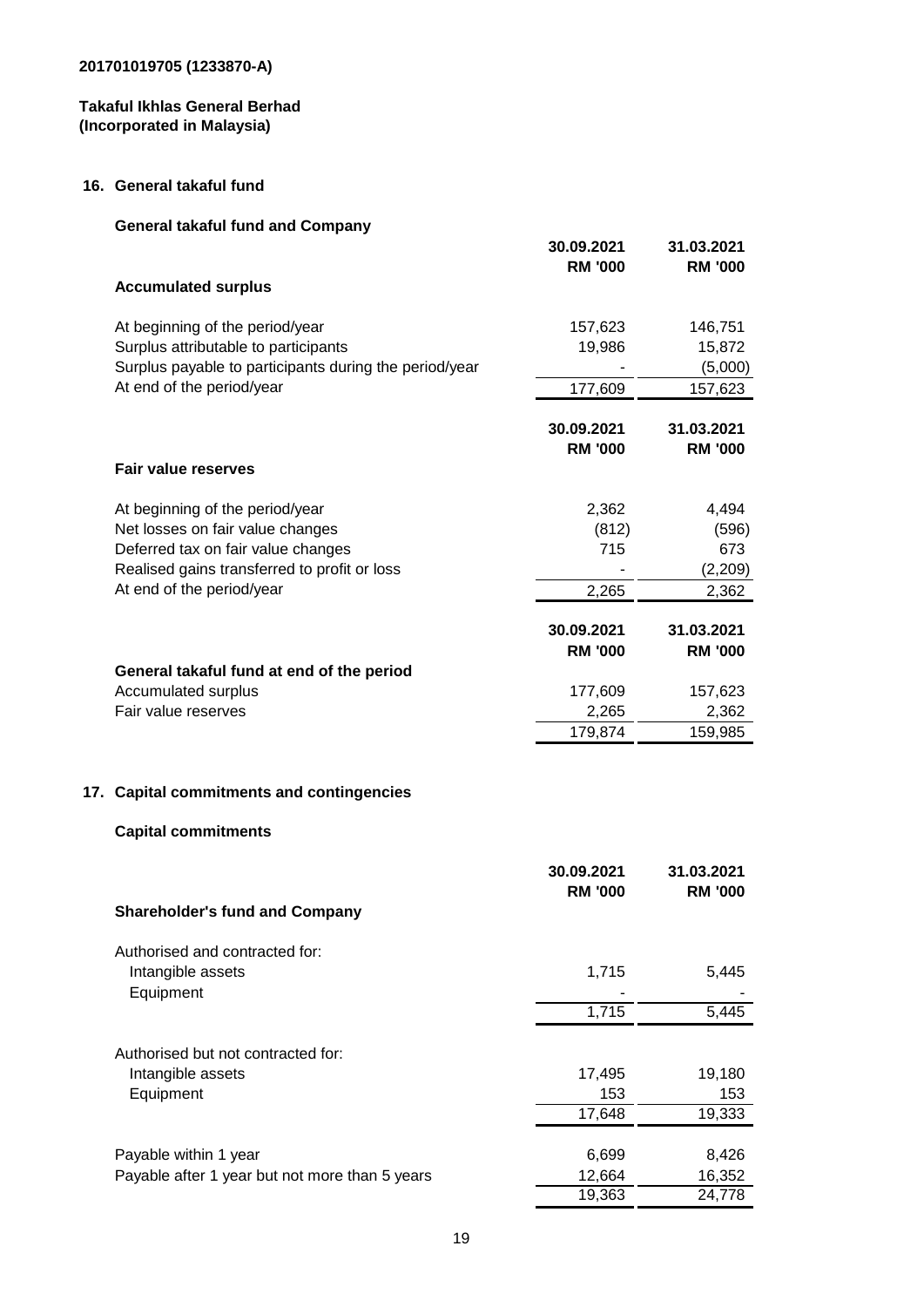#### **Takaful Ikhlas General Berhad (Incorporated in Malaysia)**

#### **17. Capital commitments and contingencies (cont'd.)**

#### **Contingencies**

The Company has provided bank guarantees on the services contracts with external parties of RM150,036 in the form of cash deposit in marginal accounts.

#### **18. Regulatory capital requirement**

The capital structure of the Company as at 30 September 2021, as prescribed under the Risk-Based Capital Framework for Takaful Operators (''RBCT Framework'') is provided below:

| 30.09.2021                           | Shareholder's<br>fund<br><b>RM '000</b> | General<br>takaful<br>fund<br><b>RM '000</b> | <b>Total</b><br><b>RM'000</b> |
|--------------------------------------|-----------------------------------------|----------------------------------------------|-------------------------------|
| Eligible tier-1 capital              |                                         |                                              |                               |
| Share capital                        | 230,000                                 |                                              | 230,000                       |
| Retained profits/accumulated surplus | 26,381                                  | 177,609                                      | 203,990                       |
| <b>Tier-2 capital</b>                |                                         |                                              |                               |
| Fair value reserves                  | 140                                     | 2,265                                        | 2,405                         |
| Amount deducted from capital         | (20, 531)                               | (5,242)                                      | (25,773)                      |
| Total capital available              | 235,990                                 | 174,632                                      | 410,622                       |
| 31.03.2021                           |                                         |                                              |                               |
| Eligible tier-1 capital              |                                         |                                              |                               |
| Share capital                        | 230,000                                 |                                              | 230,000                       |
| Retained profits/accumulated surplus | 34,611                                  | 157,623                                      | 192,234                       |
| <b>Tier-2 capital</b>                |                                         |                                              |                               |
| Fair value reserves                  | 233                                     | 2,362                                        | 2,595                         |
| Amount deducted from capital         | (20, 413)                               | (7, 244)                                     | (27, 657)                     |
| Total capital available              | 244,431                                 | 152,741                                      | 397,172                       |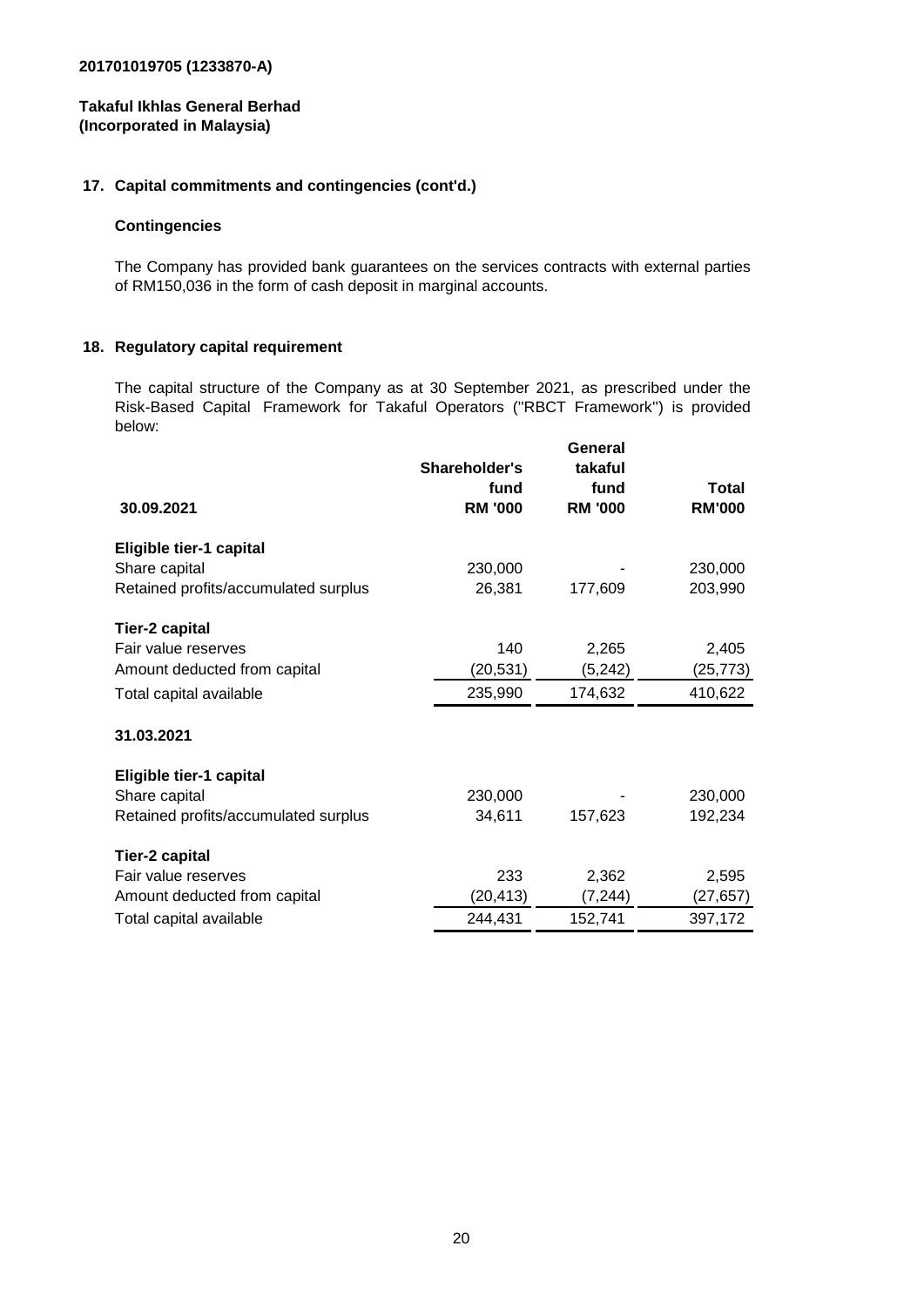#### **19. Related party transactions**

For the purposes of these financial statements, parties are considered to be related to the Company if the Company has the ability, directly or indirectly, to control the party or exercise significant influence over the party in making financial and operating decisions, or vice versa, or where the Company and the party are subject to common control or common significant influence. Related parties may be individuals or other entities.

The significant related party transactions during the period are as follows:

|                                         | Shareholder's<br>fund | General<br>takaful<br>fund | Company        |
|-----------------------------------------|-----------------------|----------------------------|----------------|
| 30.09.2021                              | <b>RM '000</b>        | <b>RM '000</b>             | <b>RM '000</b> |
| Income/(expenses) :                     |                       |                            |                |
| <b>Transactions with MNRB</b>           |                       |                            |                |
| <b>Gross contributions</b>              |                       | 33                         | 33             |
| Management fees                         | (6,966)               |                            | (6,966)        |
| Dividend paid                           | (21,000)              |                            | (21,000)       |
| Management expense chargeback           | (4)                   |                            | (4)            |
| <b>Transactions with Takaful IKHLAS</b> |                       |                            |                |
| Family, a fellow subsidiary:            |                       |                            |                |
| Gross contribution received             |                       | 250                        | 250            |
| Gross contribution paid for             |                       |                            |                |
| takaful cover                           | (147)                 |                            | (147)          |
| Management expense chargeback           | (3, 353)              |                            | (3, 353)       |
| Transactions with Malaysian Re,         |                       |                            |                |
| a fellow subsidiary:                    |                       |                            |                |
| Gross contributions received            |                       | 512                        | 512            |
| Contributions ceded                     |                       | (14, 263)                  | (14, 263)      |
| Retakaful commission income             |                       | 328                        | 328            |
| Claims recoveries                       |                       | 2,138                      | 2,138          |
| Management fees                         | (37)                  |                            | (37)           |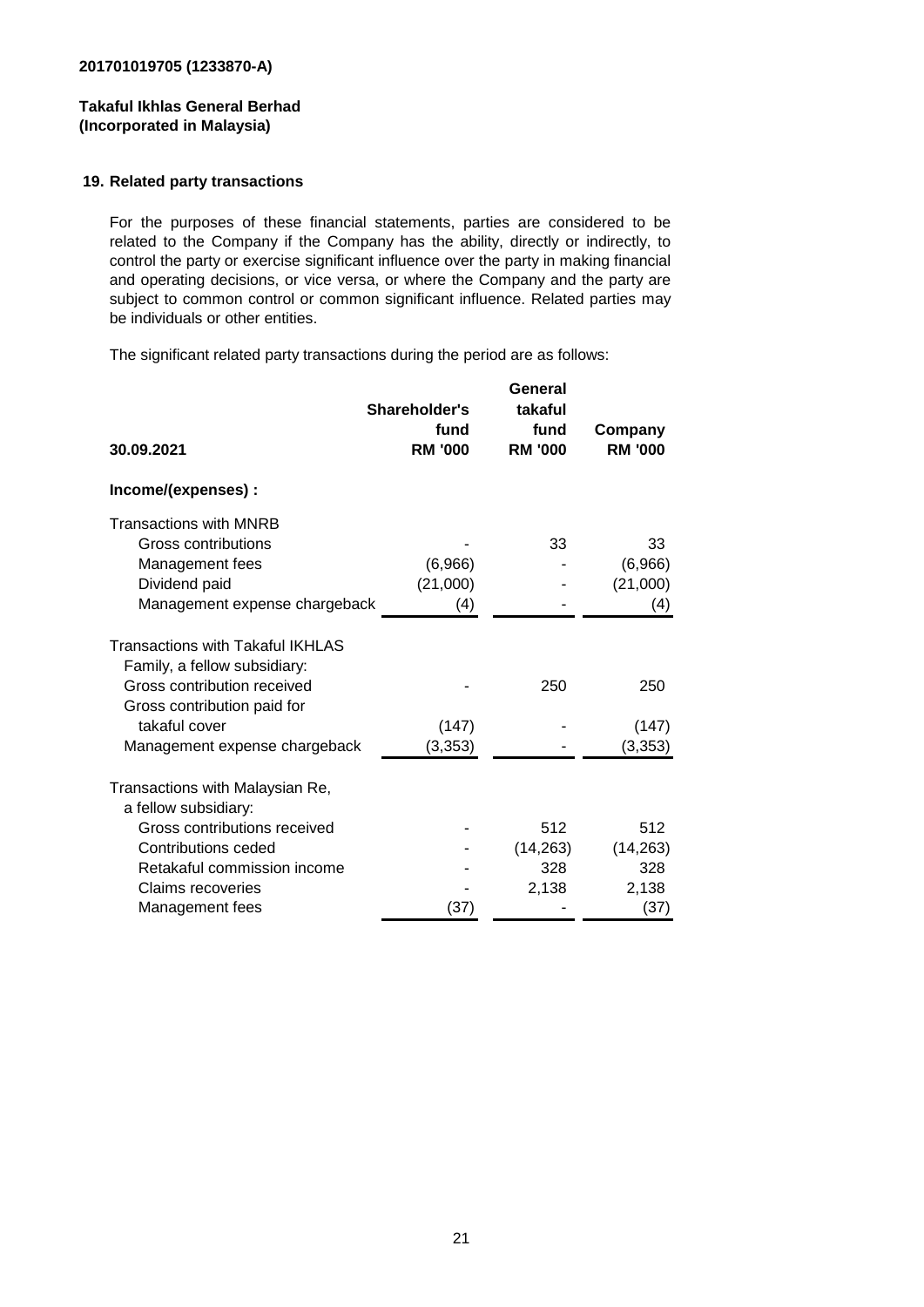# **Takaful Ikhlas General Berhad (Incorporated in Malaysia)**

# **19. Related party transactions (cont'd.)**

| 30.09.2021 (Cont'd.)              | Shareholder's<br>fund<br><b>RM '000</b> | General<br>takaful<br>fund<br><b>RM '000</b> | Company<br><b>RM '000</b> |
|-----------------------------------|-----------------------------------------|----------------------------------------------|---------------------------|
| Income/(expenses):                |                                         |                                              |                           |
| Transactions with Labuan          |                                         |                                              |                           |
| Reinsurance (L) Ltd               |                                         |                                              |                           |
| ("Labuan Re"), in which Malaysian |                                         |                                              |                           |
| Re is a substantial shareholder:  |                                         |                                              |                           |
| Contributions ceded               |                                         | (2,921)                                      | (2,921)                   |
| Retakaful commission income       |                                         | 242                                          | 242                       |
| Claims recoveries                 |                                         | 4,213                                        | 4,213                     |

| Shareholder's<br>fund<br><b>RM '000</b> | General<br>takaful<br>fund<br><b>RM '000</b> | Company<br><b>RM '000</b>  |
|-----------------------------------------|----------------------------------------------|----------------------------|
|                                         |                                              |                            |
| (4,788)<br>(15,000)                     | 225                                          | 225<br>(4,788)<br>(15,000) |
|                                         | 104                                          | 104                        |
| (305)                                   |                                              | (305)<br>(4, 807)          |
|                                         | (4,807)<br>Management expense chargeback     |                            |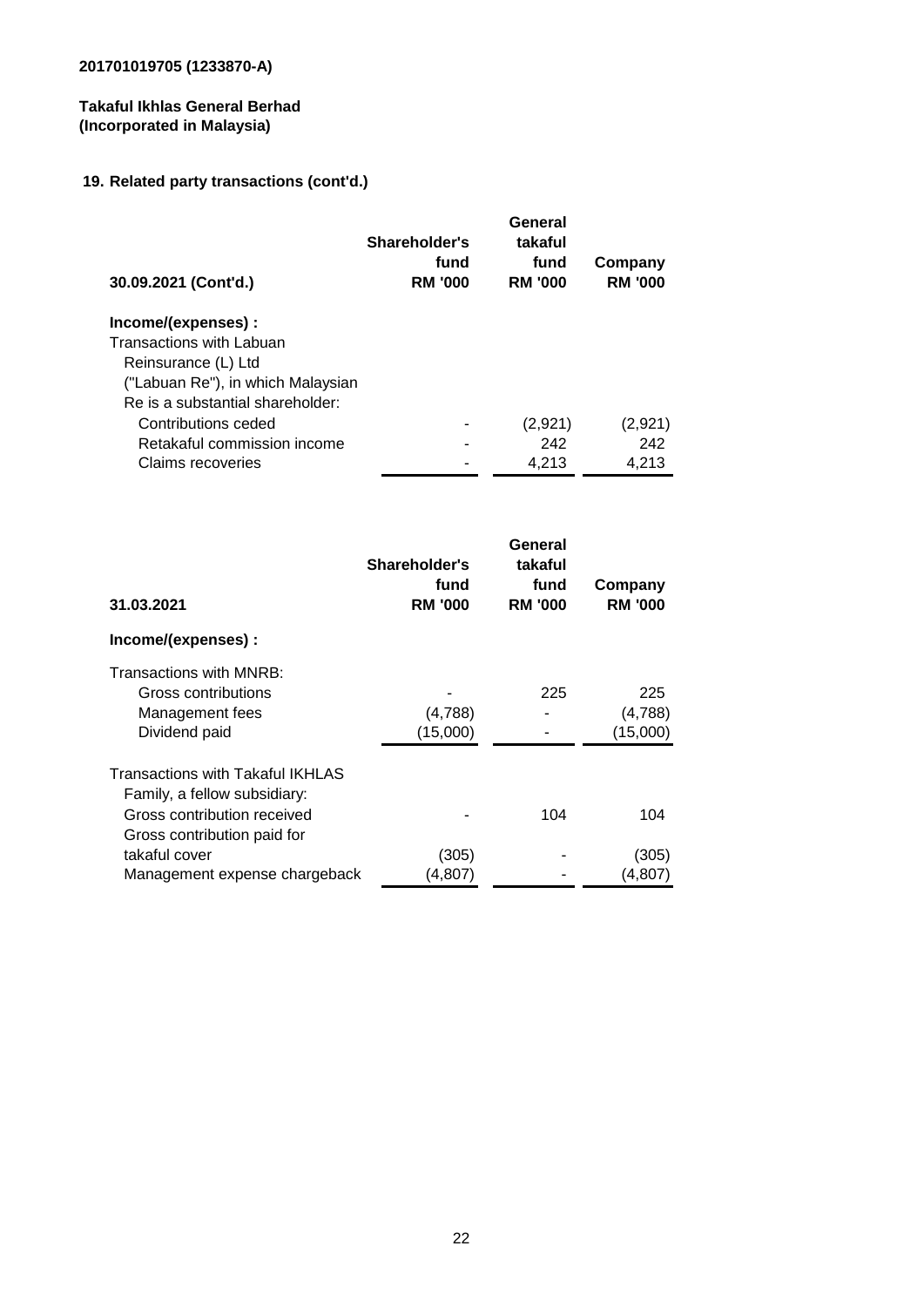# **Takaful Ikhlas General Berhad (Incorporated in Malaysia)**

# **19. Related party transactions (cont'd.)**

| 31.03.2021 (Cont'd.)                                                  | Shareholder's<br>fund<br><b>RM '000</b> | General<br>takaful<br>fund<br><b>RM '000</b> | Company<br><b>RM '000</b> |
|-----------------------------------------------------------------------|-----------------------------------------|----------------------------------------------|---------------------------|
| Transactions with Malaysian Re,<br>a fellow subsidiary:               |                                         |                                              |                           |
| Gross contributions received                                          |                                         | 88                                           | 88                        |
| Contributions ceded                                                   |                                         | (14, 632)                                    | (14, 632)                 |
| Retakaful commission income                                           |                                         | 869                                          | 869                       |
| Claims recoveries                                                     |                                         | 4,402                                        | 4,402                     |
| Transactions with Labuan<br>Reinsurance (L) Ltd                       |                                         |                                              |                           |
| ("Labuan Re"), in which Malaysian<br>Re is a substantial shareholder: |                                         |                                              |                           |
| Gross contributions received                                          |                                         | 6                                            | 6                         |
| Contributions ceded                                                   |                                         | (9,370)                                      | (9,370)                   |
| Retakaful commission income                                           |                                         | 368                                          | 368                       |
| Claims recoveries                                                     |                                         | 1,528                                        | 1,528                     |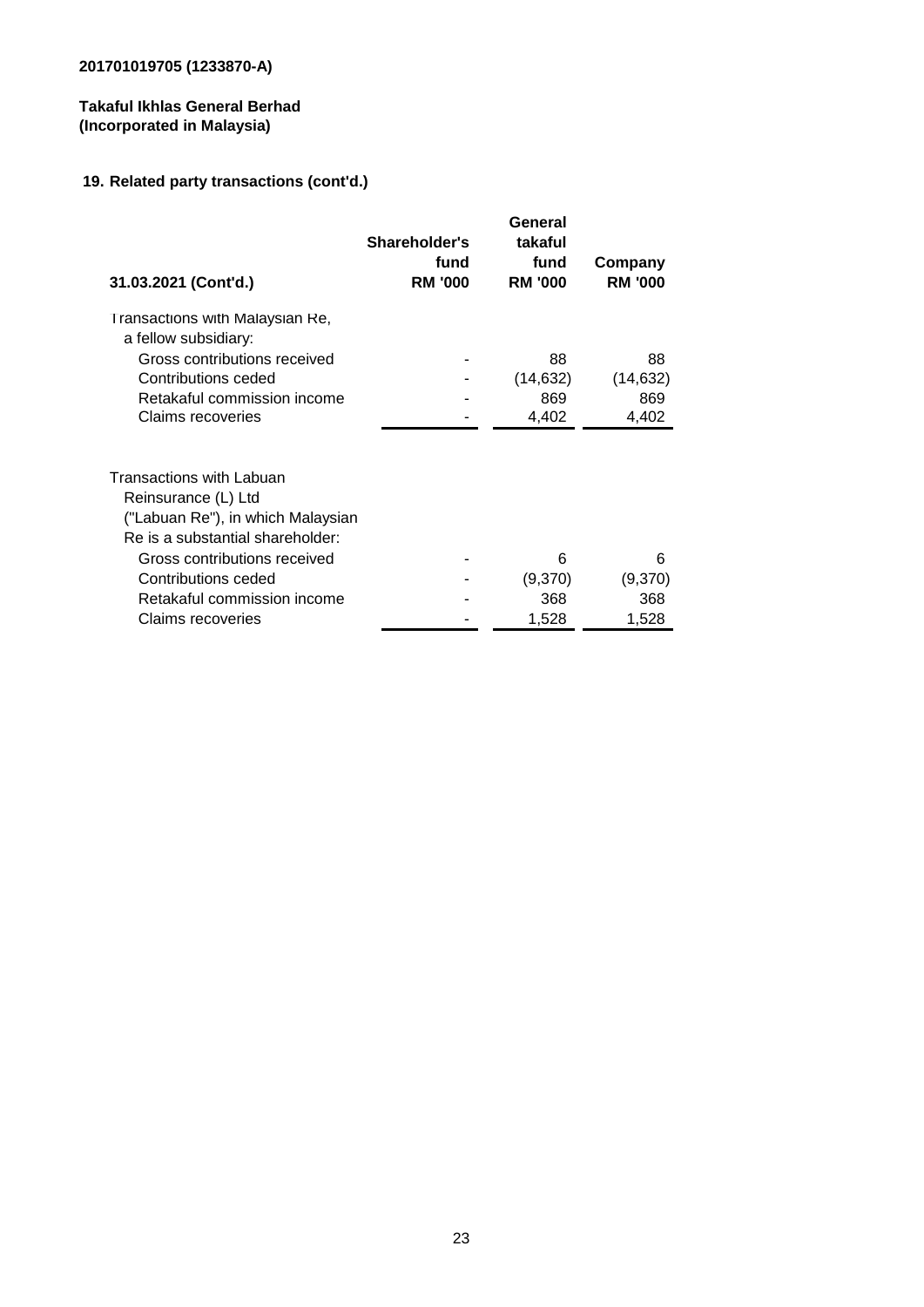#### **Takaful Ikhlas General Berhad (Incorporated in Malaysia)**

#### **20. Fair values**  $T$ uesand andtheirrelationshipwith relationship relationshipwith relationshipwith relationshipwith relationshipwith

MFRS 7 *Financial Instruments: Disclosures* ("MFRS 7") requires the classification of financial instruments measured at fair value according to a hierarchy that reflects the significance of inputs used in making the measurements, in particular, whether the inputs used are observable or unobservable. MFRS 13 *Fair Value Measurement* requires similar disclosure requirements as MFRS 7, but this is extended to include all assets and liabilities measured and/or disclosed at fair value.

The levels of the fair value hierarchy as defined by the accounting standards are an indication of the observability of prices or valuation input. The following levels of hierarchy are used for determining and disclosing the fair value of the Company's assets/liabilities:

 $L$ evel 1 Quoted prices (unadjusted) in active markets for identical assets or liabilities, either directly or indirectly.

> Refers to financial instruments which are regarded as quoted in an active market if quoted prices are readily and regularly available from an exchange, dealer, broker, industry group, pricing service or regulatory agency, and those prices represent actual and regularly occurring market transactions on an arm's length basis. Such financial instruments include actively traded quoted equities, warrants and quoted unit and property trusts fund.

> For investments in investment linked units and unit trusts, if any, fair value is determined by reference to published net asset values.

Level 2 Inputs that are based on observable market data, either directly or indirectly

> Refers to inputs other than quoted prices included within Level 1 that are observable for the asset or liability, either directly (i.e. prices) or indirectly (i.e. derived from prices). Such financial instruments include government guaranteed ("GG") sukuks, unsecured sukuks and government investment issues ("GII").

Level 3 - Inputs that are not based on observable market data

Refers to financial instruments where fair values are measured using unobservable market inputs. The valuation technique is consistent with Level 2. The chosen valuation technique incorporates management's assumptions and data.

The fair value of an asset to be transferred between levels is determined as of the date of the event or change in circumstances that caused the transfer.

There were no reclassifications between Level 1 and Level 2 of the fair value hierarchy during the current and previous financial period/years.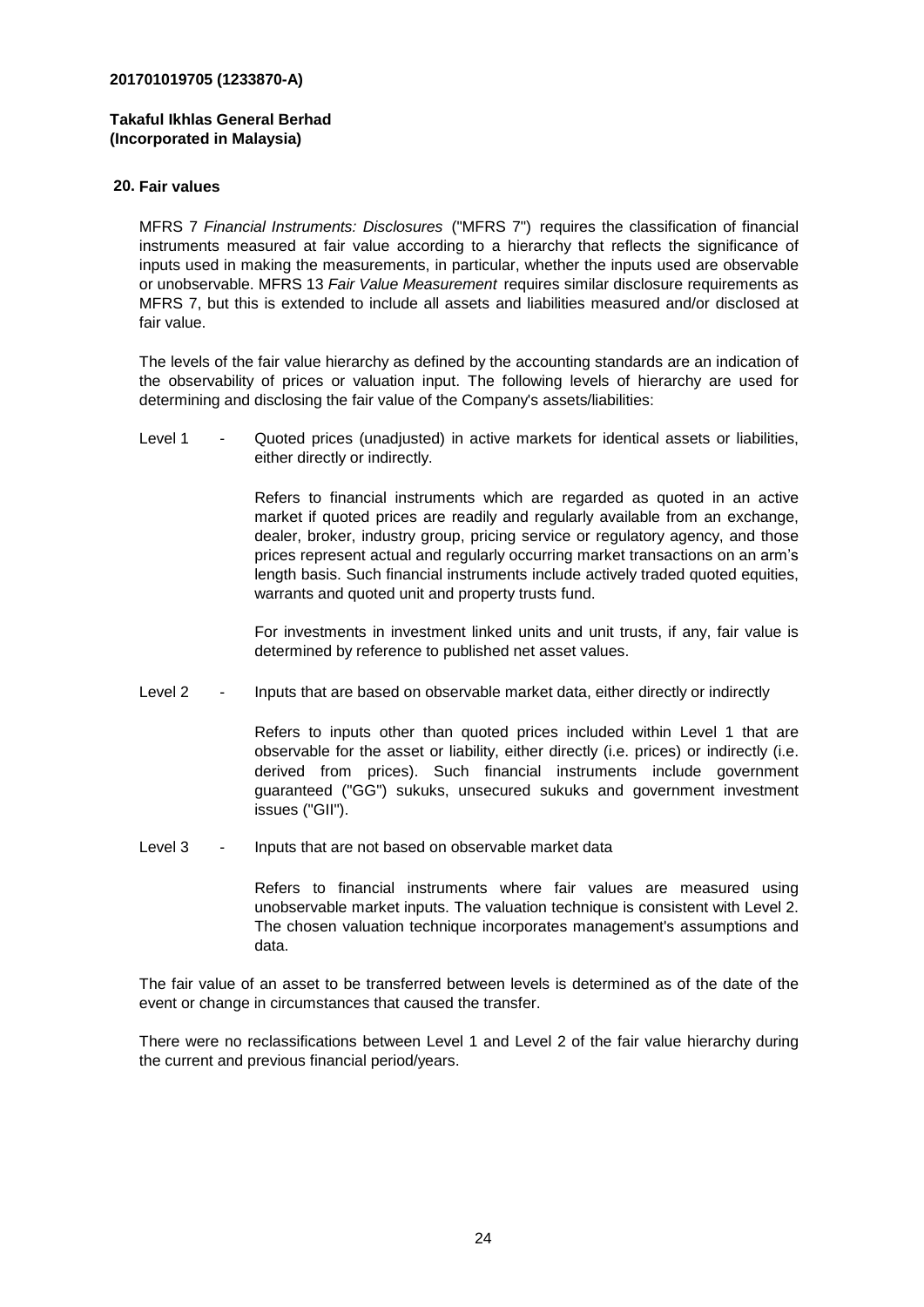#### **Takaful Ikhlas General Berhad (Incorporated in Malaysia)**

#### **20. Fair values (cont'd.)**

There were no transfers in and out of Level 3 of the fair value hierarchy during the current and previous financial period/years.

#### **(i) Cash and cash equivalents and other receivables/payables**

The carrying amounts of cash and bank balances and other receivables/payables, are reasonable approximations of fair value due to the relatively short-term maturity of these financial instruments.

#### **(ii) Financial assets at AC**

The management had assessed that the fair value of financial assets at AC approximate their carrying amounts largely due to the short-term maturities of these instruments.

#### **(iii) Takaful certificate receivables and payables**

The carrying amounts are measured at amortised cost in accordance with the accounting policies as disclosed in the audited financial statements for the financial year ended 31 March 2021. The carrying amounts approximate fair values due to the relatively short-term maturity of these financial instruments.

#### **(iv) Investments**

The carrying amounts are measured at amortised cost in accordance with the accounting policies as disclosed in the audited financial statements for the financial year ended 31 March 2021.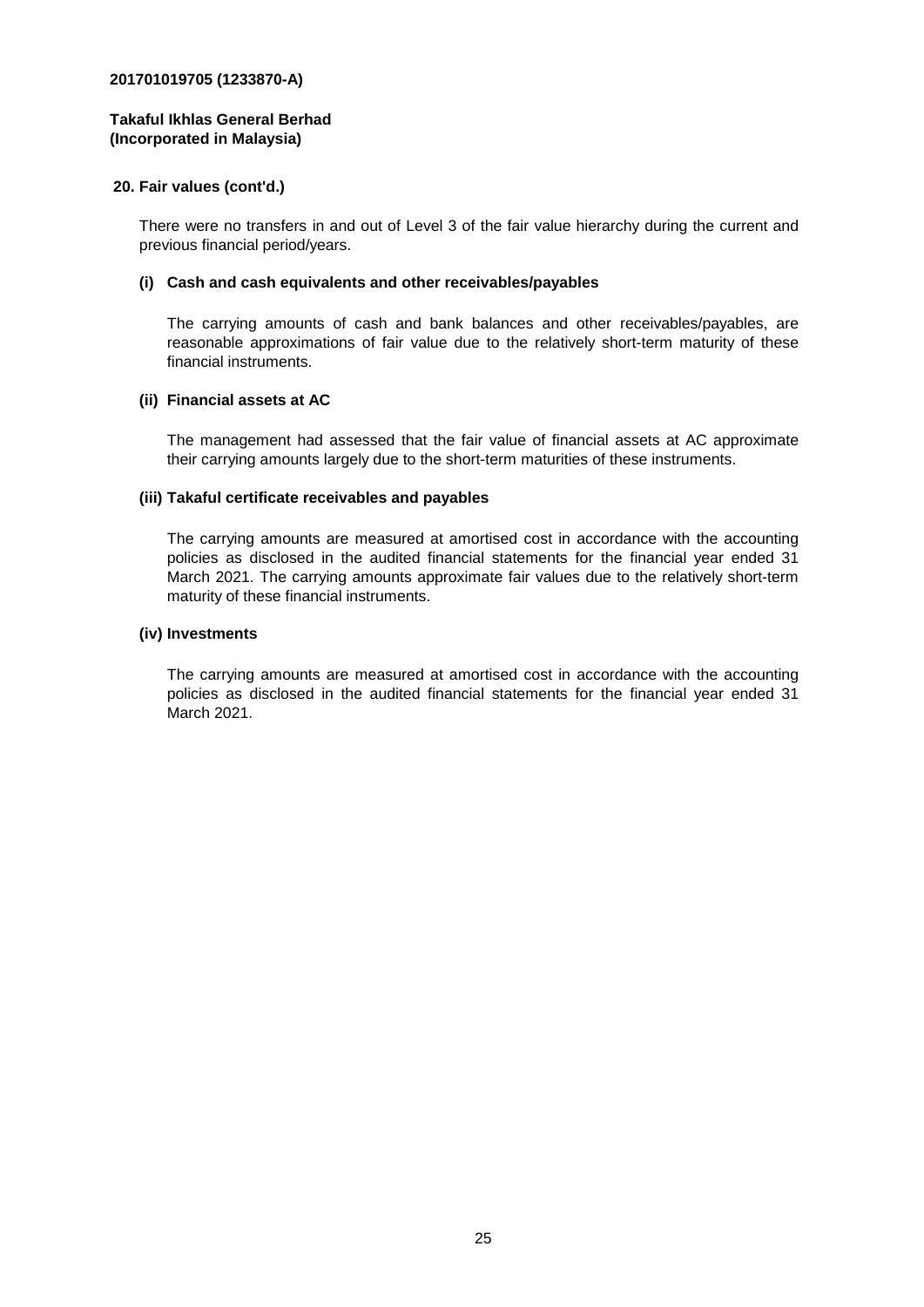#### **Takaful Ikhlas General Berhad (Incorporated in Malaysia)**

# **20. Fair values (cont'd.)**

# **(v) Fair value disclosures based on 3-level hierarchy**

The following tables show financial assets that are measured and/or disclosed at fair value on a recurring basis analysed by the different bases of fair values:

|                                                                   | Valuation technique using: |                    |                    |                |
|-------------------------------------------------------------------|----------------------------|--------------------|--------------------|----------------|
|                                                                   | Level 1                    | Level <sub>2</sub> | Level 3            |                |
|                                                                   | Quoted                     |                    | <b>Significant</b> |                |
|                                                                   | market                     | <b>Observable</b>  | unobservable       |                |
|                                                                   | prices                     | inputs             | inputs             | <b>Total</b>   |
|                                                                   | <b>RM '000</b>             | <b>RM '000</b>     | <b>RM '000</b>     | <b>RM '000</b> |
| Company                                                           |                            |                    |                    |                |
| 30.09.2021                                                        |                            |                    |                    |                |
| Financial assets:                                                 |                            |                    |                    |                |
| Financial assets at FVTPL:<br>Quoted Shariah<br>approved equities |                            |                    |                    |                |
| in Malaysia<br>Real estate                                        | 48,009                     |                    |                    | 48,009         |
| investment trusts<br>Shariah approved                             | 1,591                      |                    |                    | 1,591          |
| unit trust funds                                                  | 14,831                     |                    |                    | 14,831         |
|                                                                   | 64,431                     |                    |                    | 64,431         |
| Financial assets at FVOCI:<br>Unquoted sukuks<br>Government       |                            | 297,202            |                    | 297,202        |
| investment                                                        |                            |                    |                    |                |
| issues                                                            |                            | 161,335            | ÷,                 | 161,335        |
|                                                                   |                            | 458,537            |                    | 458,537        |
|                                                                   | 64,431                     | 458,537            |                    | 522,968        |
| 31.03.2021                                                        |                            |                    |                    |                |
| Financial assets:                                                 |                            |                    |                    |                |
| Financial assets at FVTPL:<br>Quoted Shariah<br>approved equities |                            |                    |                    |                |
| in Malaysia<br>Real estate                                        | 36,940                     |                    |                    | 36,940         |
| investment trusts                                                 | 1,695                      |                    |                    | 1,695          |
|                                                                   | 38,635                     |                    |                    | 38,635         |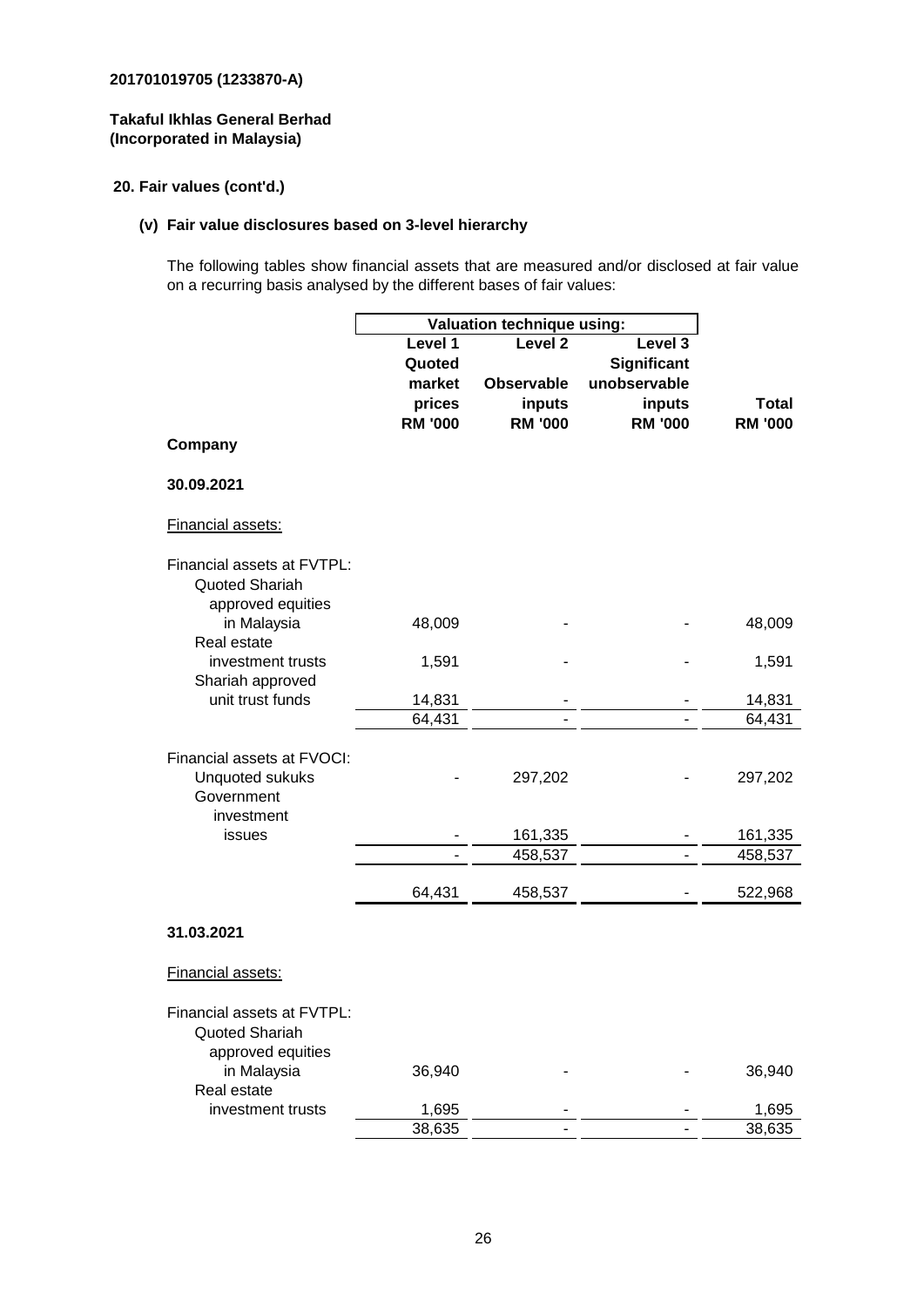# **Takaful Ikhlas General Berhad (Incorporated in Malaysia)**

# **20. Fair values (cont'd.)**

**(v) Fair value disclosures based on 3-level hierarchy (cont'd.)**

|                                                                                         | Valuation technique using:                              |                                                                     |                                                                    |                         |  |
|-----------------------------------------------------------------------------------------|---------------------------------------------------------|---------------------------------------------------------------------|--------------------------------------------------------------------|-------------------------|--|
|                                                                                         | Level 1<br>Quoted<br>market<br>prices<br><b>RM '000</b> | Level <sub>2</sub><br><b>Observable</b><br>inputs<br><b>RM '000</b> | Level 3<br>Significant<br>unobservable<br>inputs<br><b>RM '000</b> | Total<br><b>RM '000</b> |  |
| Company (cont'd.)                                                                       |                                                         |                                                                     |                                                                    |                         |  |
| 31.03.2021                                                                              |                                                         |                                                                     |                                                                    |                         |  |
| Financial assets at FVOCI:<br>Unquoted sukuks<br>Government<br>investment               |                                                         | 279,302                                                             |                                                                    | 279,302                 |  |
| issues                                                                                  |                                                         | 162,546                                                             |                                                                    | 162,546                 |  |
|                                                                                         |                                                         | 441,848                                                             |                                                                    | 441,848                 |  |
|                                                                                         | 38,635                                                  | 441,848                                                             |                                                                    | 480,483                 |  |
|                                                                                         |                                                         |                                                                     |                                                                    |                         |  |
|                                                                                         |                                                         | <b>Valuation technique using:</b>                                   |                                                                    |                         |  |
|                                                                                         | Level 1<br>Quoted<br>market<br>prices                   | Level <sub>2</sub><br><b>Observable</b><br>inputs                   | Level 3<br><b>Significant</b><br>unobservable<br>inputs            | <b>Total</b>            |  |
| <b>Shareholder's fund</b>                                                               | <b>RM '000</b>                                          | <b>RM '000</b>                                                      | <b>RM '000</b>                                                     | <b>RM '000</b>          |  |
|                                                                                         |                                                         |                                                                     |                                                                    |                         |  |
| 30.09.2021                                                                              |                                                         |                                                                     |                                                                    |                         |  |
| <b>Financial assets:</b>                                                                |                                                         |                                                                     |                                                                    |                         |  |
| Financial assets at FVTPL:<br><b>Quoted Shariah</b><br>approved equities<br>in Malaysia | 10,528                                                  |                                                                     |                                                                    | 10,528                  |  |
| Real estate                                                                             |                                                         |                                                                     |                                                                    |                         |  |
|                                                                                         |                                                         |                                                                     |                                                                    |                         |  |
| investment trusts                                                                       | 776                                                     |                                                                     |                                                                    | 776                     |  |
|                                                                                         | 11,304                                                  |                                                                     |                                                                    | 11,304                  |  |
| Financial assets at FVOCI:<br>Unquoted sukuks<br>Government<br>investment               |                                                         | 93,355                                                              |                                                                    | 93,355                  |  |
| issues                                                                                  |                                                         | 63,015                                                              |                                                                    | 63,015                  |  |
|                                                                                         |                                                         | 156,370                                                             |                                                                    | 156,370                 |  |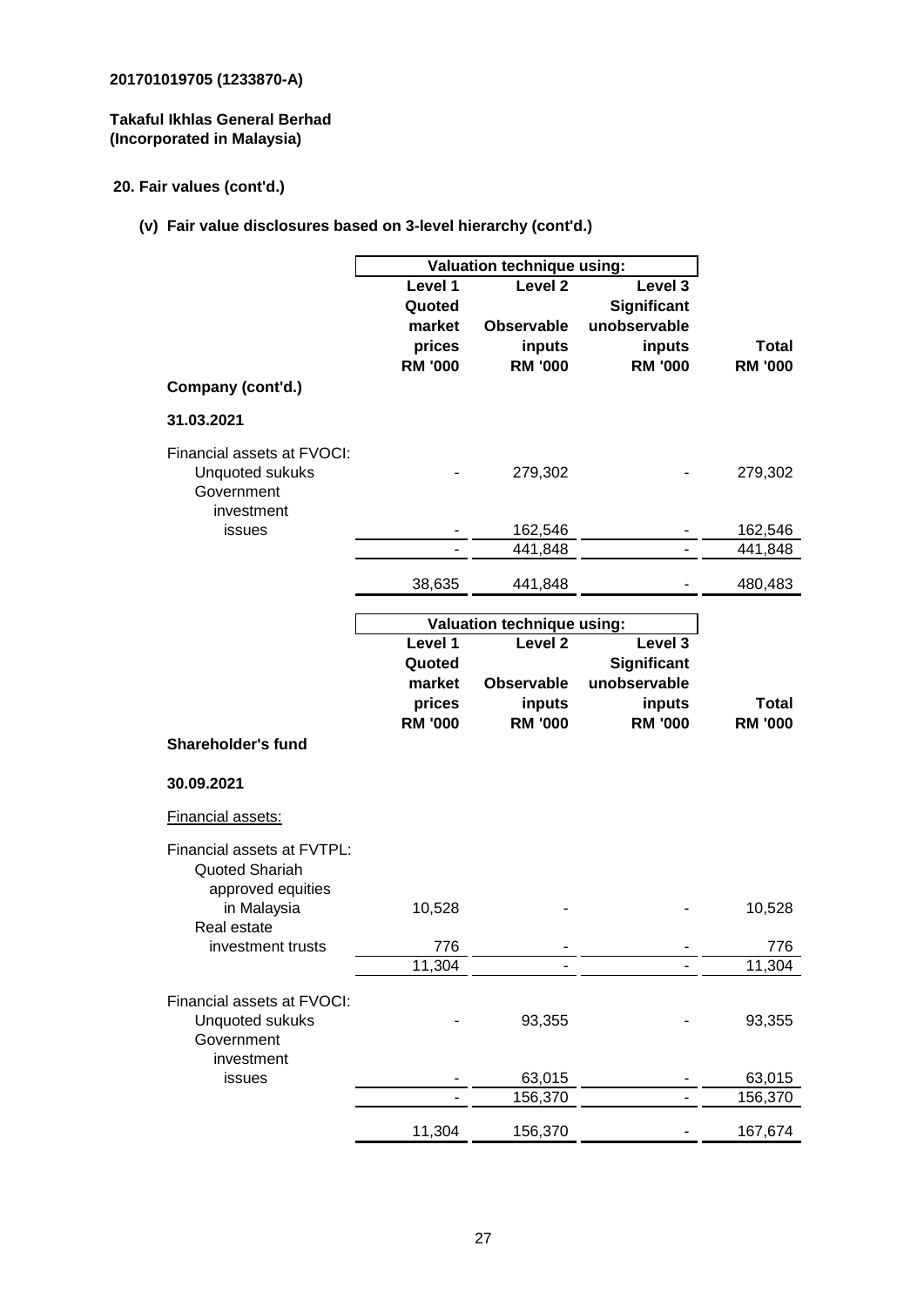# **Takaful Ikhlas General Berhad (Incorporated in Malaysia)**

# **20. Fair values (cont'd.)**

**(v) Fair value disclosures based on 3-level hierarchy (cont'd.)**

|                              | Valuation technique using: |                          |                          |                         |
|------------------------------|----------------------------|--------------------------|--------------------------|-------------------------|
|                              | Level 1                    | Level <sub>2</sub>       | Level 3                  |                         |
|                              | Quoted                     |                          | Significant              |                         |
|                              | market                     | <b>Observable</b>        | unobservable             |                         |
|                              | prices<br><b>RM '000</b>   | inputs<br><b>RM '000</b> | inputs<br><b>RM '000</b> | Total<br><b>RM '000</b> |
| Shareholder's fund (cont'd.) |                            |                          |                          |                         |
|                              |                            |                          |                          |                         |
| 31.03.2021                   |                            |                          |                          |                         |
| Financial assets:            |                            |                          |                          |                         |
| Financial assets at FVTPL:   |                            |                          |                          |                         |
| Quoted Shariah               |                            |                          |                          |                         |
| approved equities            |                            |                          |                          |                         |
| in Malaysia                  | 7,222                      |                          |                          | 7,222                   |
| Real estate                  |                            |                          |                          |                         |
| investment trusts            | 836                        |                          |                          | 836                     |
|                              | 8,058                      |                          |                          | 8,058                   |
| Financial assets at FVOCI:   |                            |                          |                          |                         |
| <b>Unquoted sukuks</b>       |                            | 83,146                   |                          | 83,146                  |
| Government                   |                            |                          |                          |                         |
| investment                   |                            |                          |                          |                         |
| issues                       |                            | 63,708                   |                          | 63,708                  |
|                              |                            | 146,854                  | ٠                        | 146,854                 |
|                              |                            |                          |                          |                         |
|                              | 8,058                      | 146,854                  |                          | 154,912                 |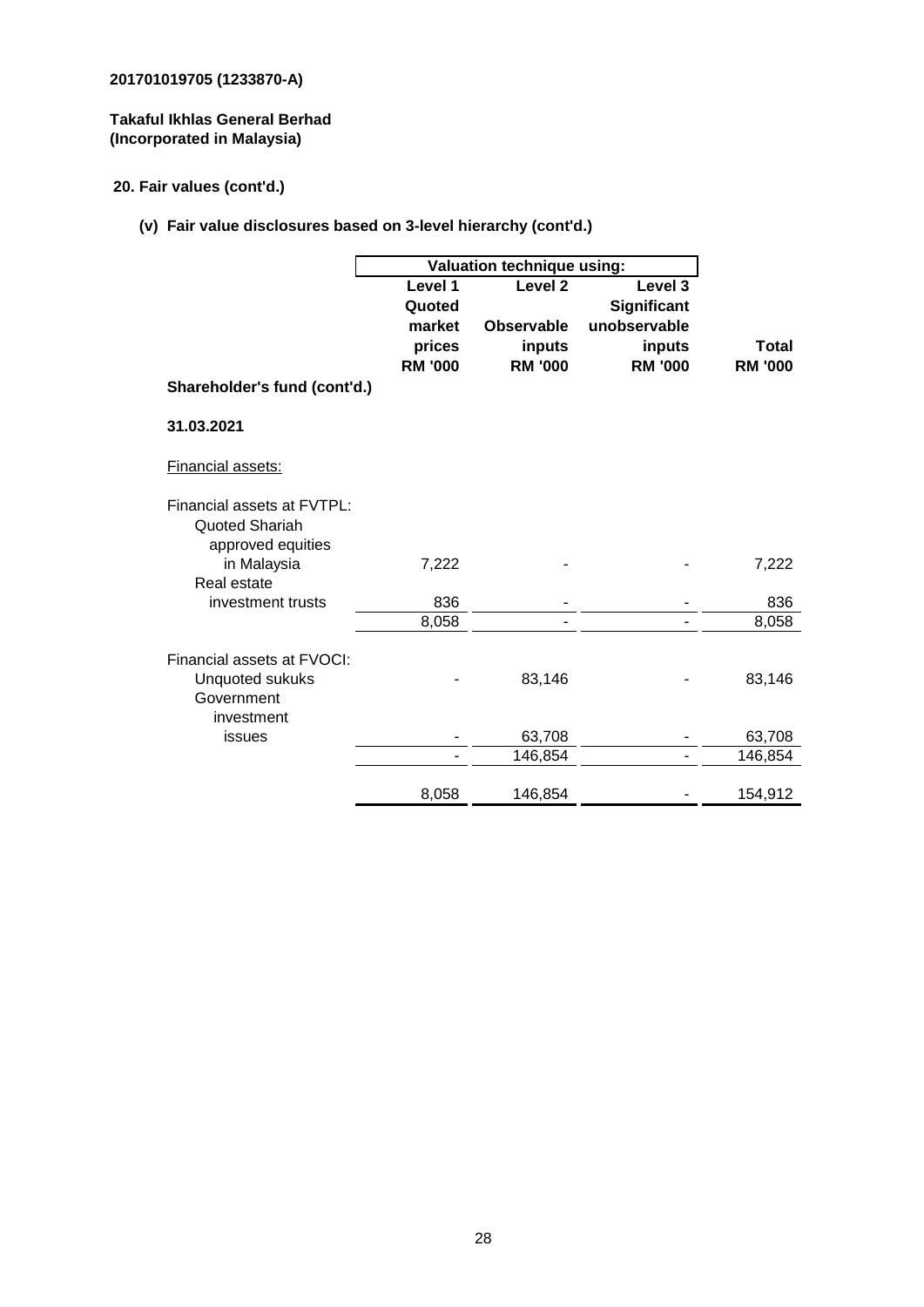# **Takaful Ikhlas General Berhad (Incorporated in Malaysia)**

# **20. Fair values (cont'd.)**

# **(v) Fair value disclosures based on 3-level hierarchy (cont'd.)**

|                                      | Valuation technique using: |                    |                |                  |
|--------------------------------------|----------------------------|--------------------|----------------|------------------|
|                                      | Level 1                    | Level <sub>2</sub> | Level 3        |                  |
|                                      | Quoted                     |                    | Significant    |                  |
|                                      | market                     | <b>Observable</b>  | unobservable   |                  |
|                                      | prices                     | inputs             | inputs         | <b>Total</b>     |
|                                      | <b>RM '000</b>             | <b>RM '000</b>     | <b>RM '000</b> | <b>RM '000</b>   |
| <b>General takaful fund</b>          |                            |                    |                |                  |
| 31.03.2021                           |                            |                    |                |                  |
| Financial assets:                    |                            |                    |                |                  |
| Financial assets at FVTPL:           |                            |                    |                |                  |
| Quoted Shariah                       |                            |                    |                |                  |
| approved equities                    |                            |                    |                |                  |
| in Malaysia                          | 37,481                     |                    |                | 37,481           |
| Real estate                          |                            |                    |                |                  |
| investment trusts                    | 815                        |                    |                | 815              |
| Shariah approved<br>unit trust funds |                            |                    |                |                  |
|                                      | 14,831<br>53,127           |                    |                | 14,831<br>53,127 |
|                                      |                            |                    |                |                  |
| Financial assets at FVOCI:           |                            |                    |                |                  |
| <b>Unquoted sukuks</b>               |                            | 203,847            |                | 203,847          |
| Government                           |                            |                    |                |                  |
| investment                           |                            |                    |                |                  |
| issues                               |                            | 98,320             |                | 98,320           |
|                                      |                            | 302,167            |                | 302,167          |
|                                      | 53,127                     | 302,167            |                | 355,294          |